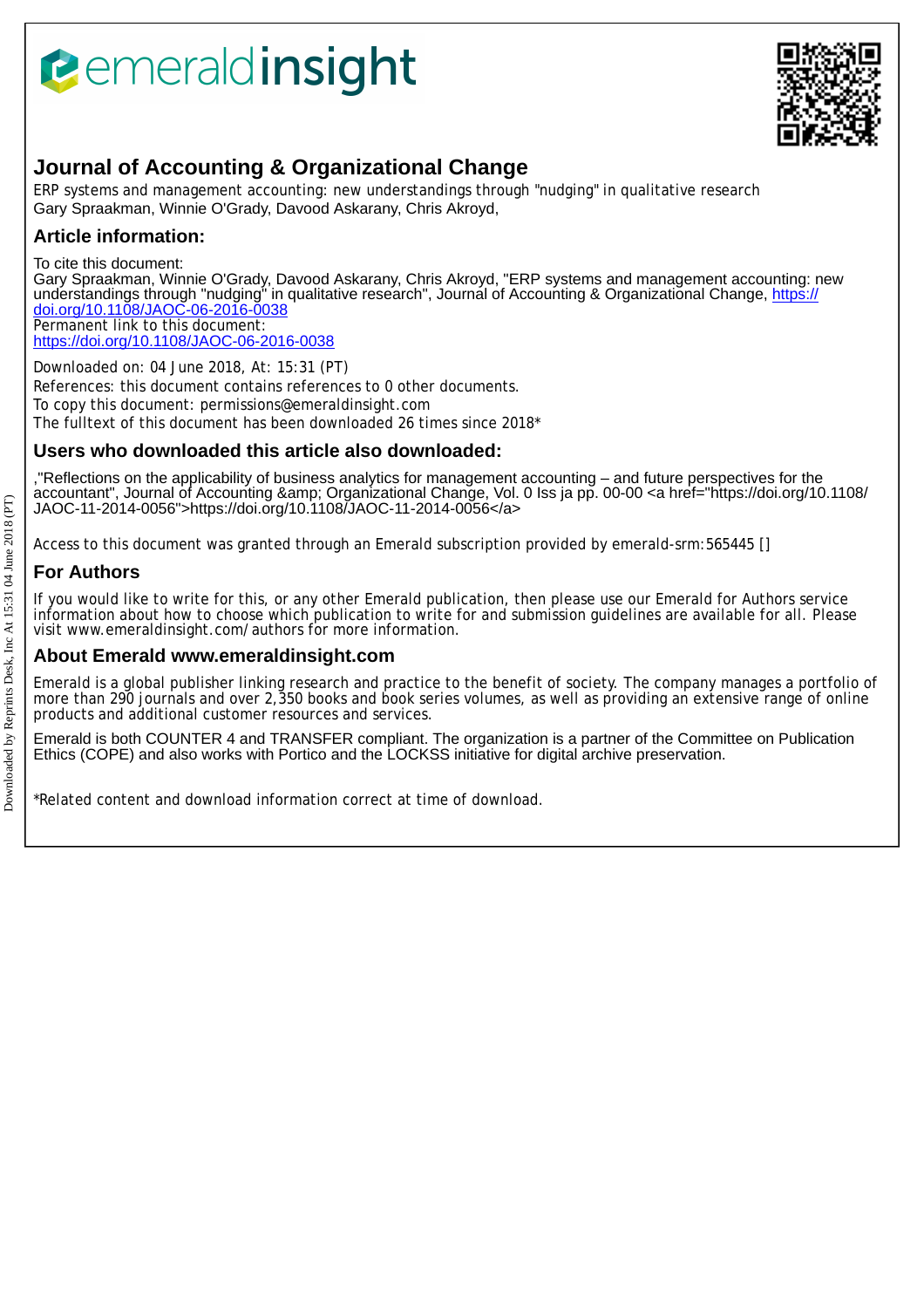#### **ERP systems and management accounting: new understandings through "nudging" in qualitative research**

**Gary Spraakman\* School of Administrative Studies York University Toronto, ON Canada M3J 1P3 garys@yorku.ca** 

> **Winifred O'Grady Davood Askarany Business School University of Auckland and**

**Chris Akroyd College of Business Oregon State University** 

**September 2017** 

#### **Abstract**

**Purpose** - This paper seeks to show how our understanding of the effects of ERP systems on management accounting is influenced through "nudging" by researchers in their preamble to interviews. In particular, we examine how a preamble influences participants and affects their responses to subsequent open-ended questions.

**Design/methodology/approach** - To carry out this study, we develop a conceptual framework and compare the findings about ERP systems use from Sanchez-Rodriguez and Spraakman (2012) with the findings about ERP system use from Spraakman et al. (2015). Both studies asked the same four questions, on the impact of IT and ERP systems on management accounting, but was administered to similar groups of respondents, using different nudges.

**Findings** - When the impact of ERP implementation on the physical, transactional, and information flows within the firm were nudged, the responses focused on how the chart of accounts had to be expanded to account for the additional data introduced by transaction processing. When the IT and ERP system knowledge and skills were nudged, the responses tended to emphasize analyses or the use of new information through the use of drill down functionality. The research herein provides new insights and contributions to understanding how nudging affects or directs respondent assessments of the impact of ERP systems on management accounting.

**Originality/value** - This paper makes explicit that nudging occurs in research whether intentional or unintentional.

This is a pre-print of a paper and is subject to change before publication. This pre-print is made available with the understanding that it will not be reproduced or stored in a retrieval system without the permission of Emerald Publishing Limited.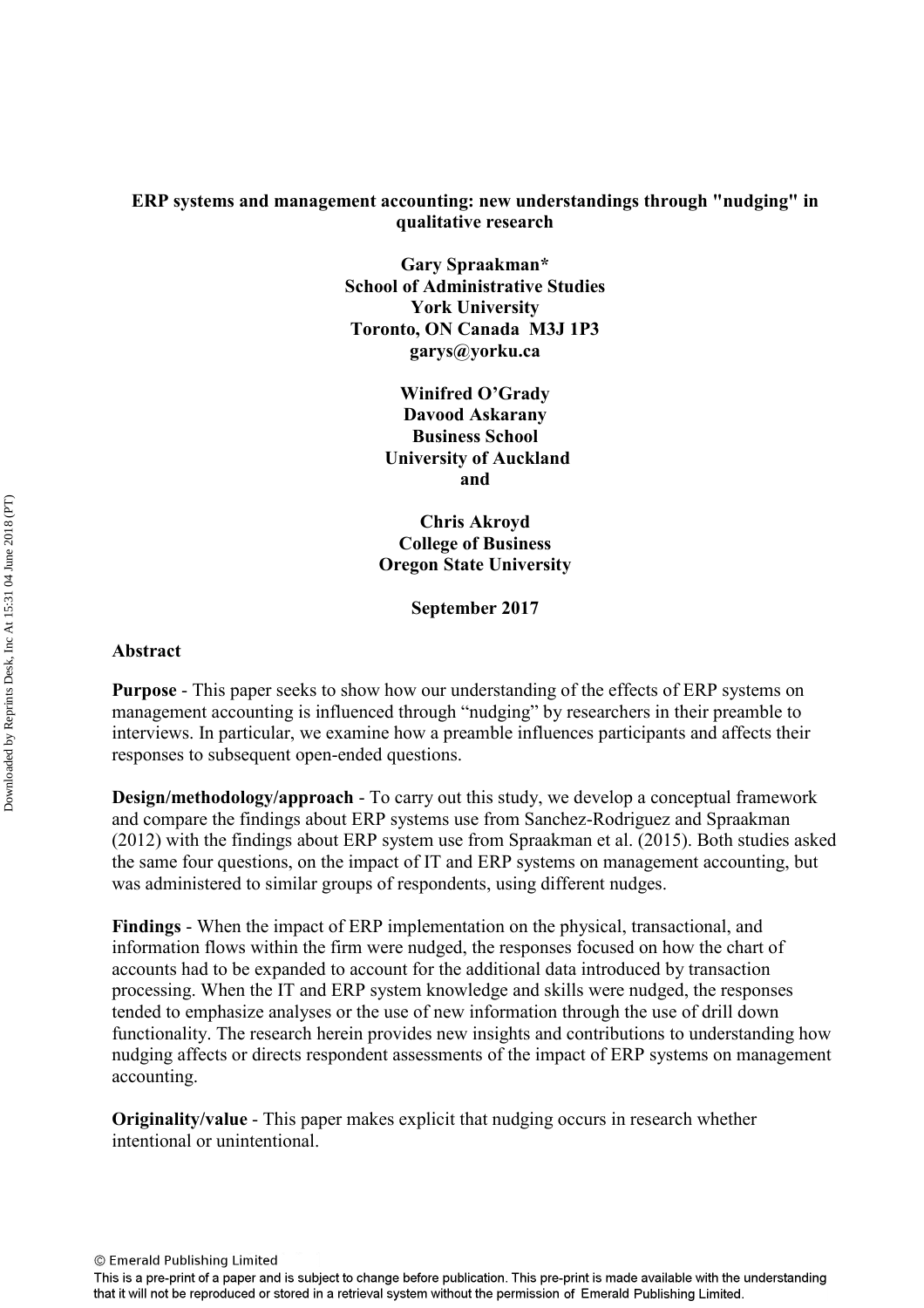**Keywords** - Management accounting, Qualitative Research Methodology, Information Technology and Accounting, Nudging

This is a pre-print of a paper and is subject to change before publication. This pre-print is made available with the understanding that it will not be reproduced or stored in a retrieval system without the permission of Emerald Publishing Limited.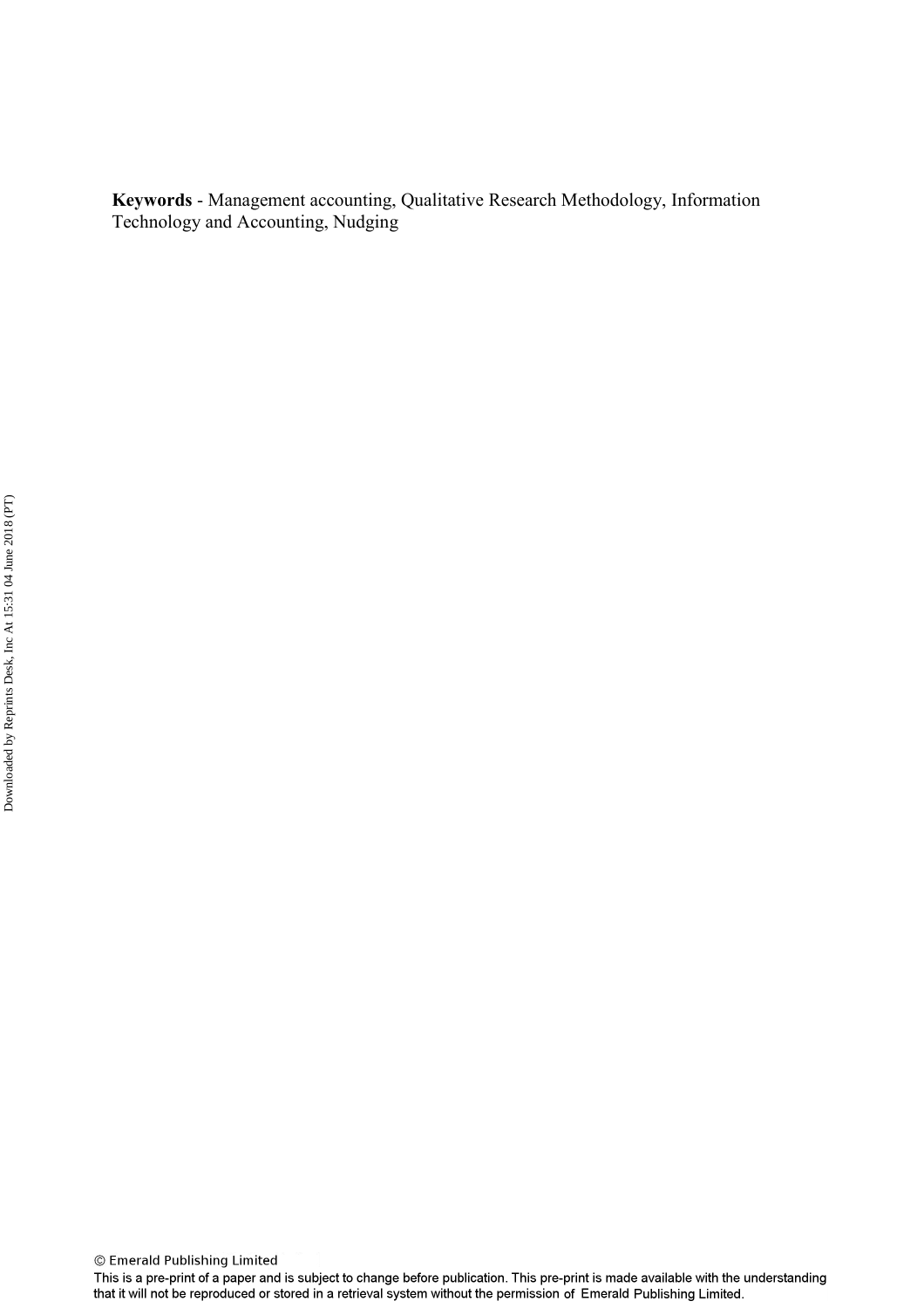#### **ERP Systems and Management Accounting: New Understandings through "Nudging" in Qualitative Research**

#### **1. Introduction**

The research question driving this paper is how does nudging affect respondent assessments of the impact of enterprise resource planning (ERP) systems on management accounting? Thaler and Sunstein (2009, p. 6) define nudging as "any aspect of the choice architecture that alters people's behavior in a predictable way without forbidding any options or significantly changing their economic incentives." In particular, we are interested in how nudging by qualitative researchers in their interview preamble influences participants and affects their responses to subsequent open-ended questions. There are different ways to nudge or influence how respondents make sense of the questions they are asked. Our particular interest is whether responses to questions about the impact of ERP systems are contingent on nudging or remain the same regardless of nudging. If nudging has explanatory power, it has substantial research benefits, particularly for establishing research purposes, designing survey questions, gathering evidence, and interpreting findings. Accordingly, studies on how an ERP system impacts management accounting could be approached from a range of nudges or perspectives which could reveal different attributes. We conjecture that by varying the nudging, i.e., interpreting the impact of ERP systems from different perspectives, we can broaden our understanding of the ways in which ERP systems impact management accounting.

This paper considers the nudging approaches used unintentionally in two independent qualitative research studies that address the impact of ERP systems on management accounting. In a multiple case study by Sanchez-Rodriguez and Spraakman (2012), controllers were asked

This is a pre-print of a paper and is subject to change before publication. This pre-print is made available with the understanding that it will not be reproduced or stored in a retrieval system without the permission of Emerald Publishing Limited.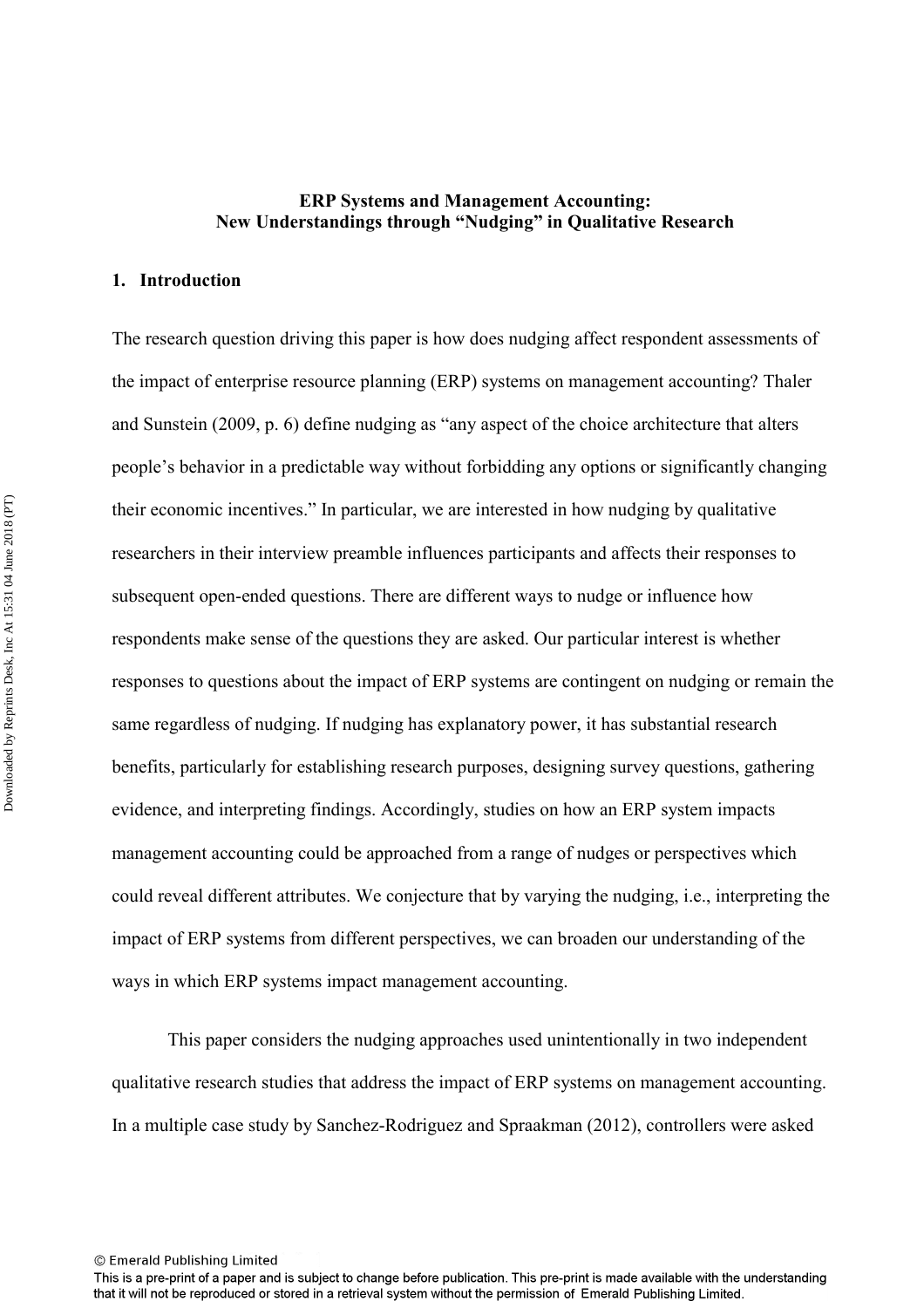four questions about the impact of ERP systems on management accounting. Those questions were nudged or introduced with a discussion of three flows (Magal and Word, 2009) associated with ERP systems – the process of the physical activities, the processing of transactions, and the provision of information. The other study – Spraakman et al. (2015) – asked the same four questions of similar participants but changed the nudging to the IT and ERP skills required of newly graduated management accountants. The responses differed according to the nudge. More specifically, the two sets of respondents identified how ERP systems had different impacts on management accounting. In this paper we want to examine why and how nudging during an interview preamble alters responses to the same questions.

The next section gives a brief summary of the literature on nudging related to management accounting and IT and ERP systems, and develop a conceptual framework. The third section discusses the similarities in samples and methodologies of the two studies we examine – Sanchez-Rodriguez and Spraakman (2012) and Spraakman et al. (2015) – and the differences in nudging during the interview preamble. Section four describes the findings for each study, while Section five discusses the impact of nudging on the two sets of findings. The final section offers concluding comments, limitations, and suggestions for future research.

#### **2. Conceptual Framework**

The academic literature reports that ERP systems are not well understood (Chapman, 2005, 2009). According to Chapman (2005, p.688), "ERP holds out fascinating possibilities for future studies that might significantly further enhance our understanding of the nature of

This is a pre-print of a paper and is subject to change before publication. This pre-print is made available with the understanding that it will not be reproduced or stored in a retrieval system without the permission of Emerald Publishing Limited.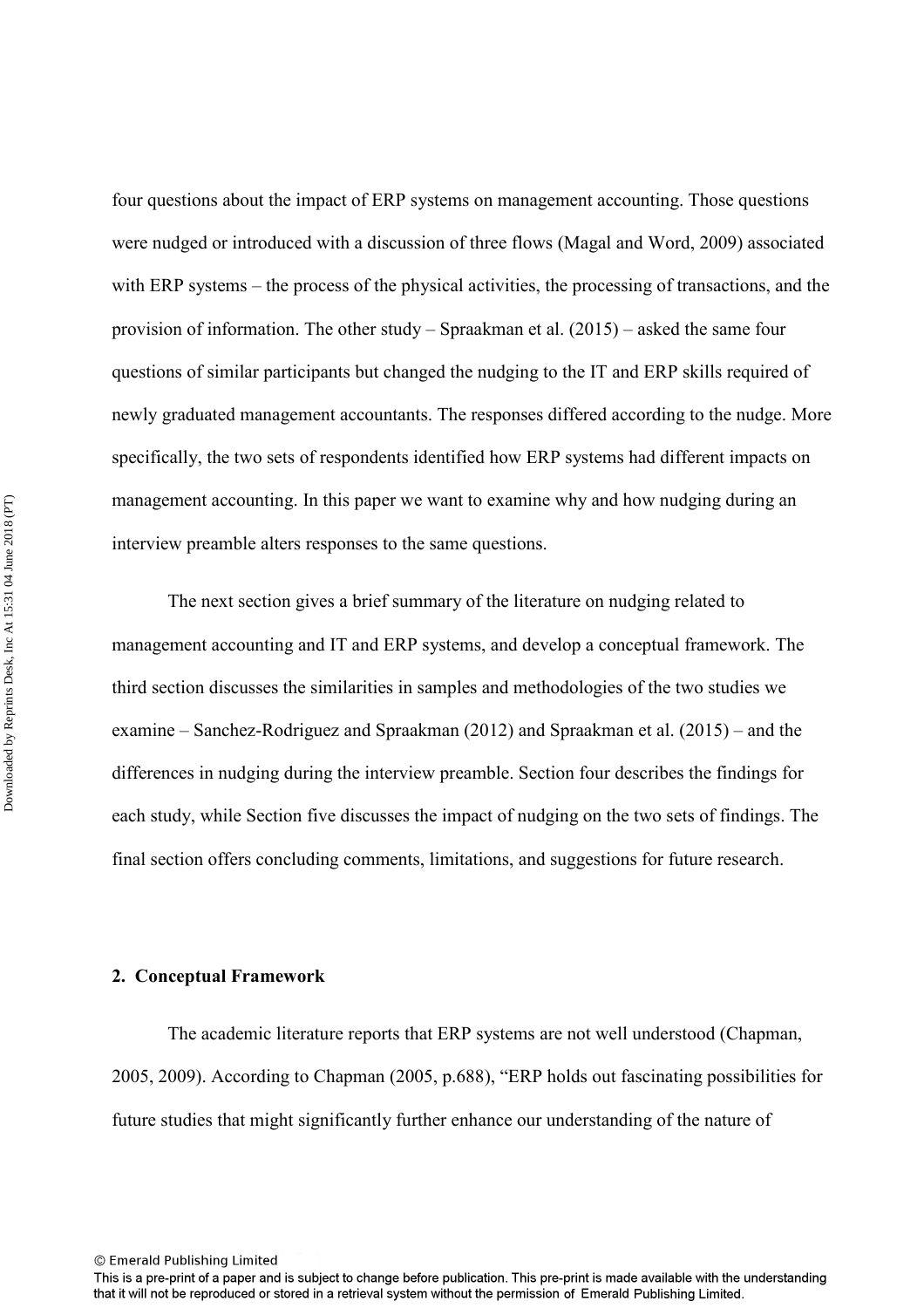management control". The need for further research is due to the nature of ERP systems, which are multi-faceted in how they electronically connect all aspects of firms. The complexity and resulting amorphousness of ERP systems mean that they can be viewed and thereby understood from many perspectives. For example, the previously noted research of Sanchez-Rodriguez and Spraakman (2012) nudged respondents' understanding of ERP systems towards the interplay among three flows – physical, transactional, and informational. Alternately, Scapens and Jazayeri (2003), in their seminal study, employed the information perspective to understand the role of ERP systems in changing and standardizing internal information processes. Their perspective does not explicitly address the transaction processing role of ERP systems and therefore failed to recognize the increased information generated in ERP systems as a result of this transaction processing. Furthermore, the information processing perspective adopted in their study did not focus attention on the changes made to charts of accounts as part of ERP system implementation. Sanchez-Rodriguez and Spraakman (2012) identified the increased information and expanded chart of accounts as impacts of ERP system implementation by approaching the issue from a different perspective through a nudge. We argue that the important differences in the findings of Scapans and Jazayeri (2003) and Sanchez-Rodriguez and Spraakman (2012) are due to differences in nudging.

University of Chicago behavioural economist Richard Thaler introduced the term nudge as a challenge to economic thinking in two books, Misbehaving*: The Making of Behavioral Economics* (2015) and *Nudge: Improving Decisions about Health, Wealth, and Happiness* (2009 with Cass R. Sunstein). Thaler and Sunstein (2009, p. 6) noted that, "[t]o count as a mere nudge, the intervention must be easy and cheap to avoid. Nudges are not mandates."

This is a pre-print of a paper and is subject to change before publication. This pre-print is made available with the understanding that it will not be reproduced or stored in a retrieval system without the permission of Emerald Publishing Limited.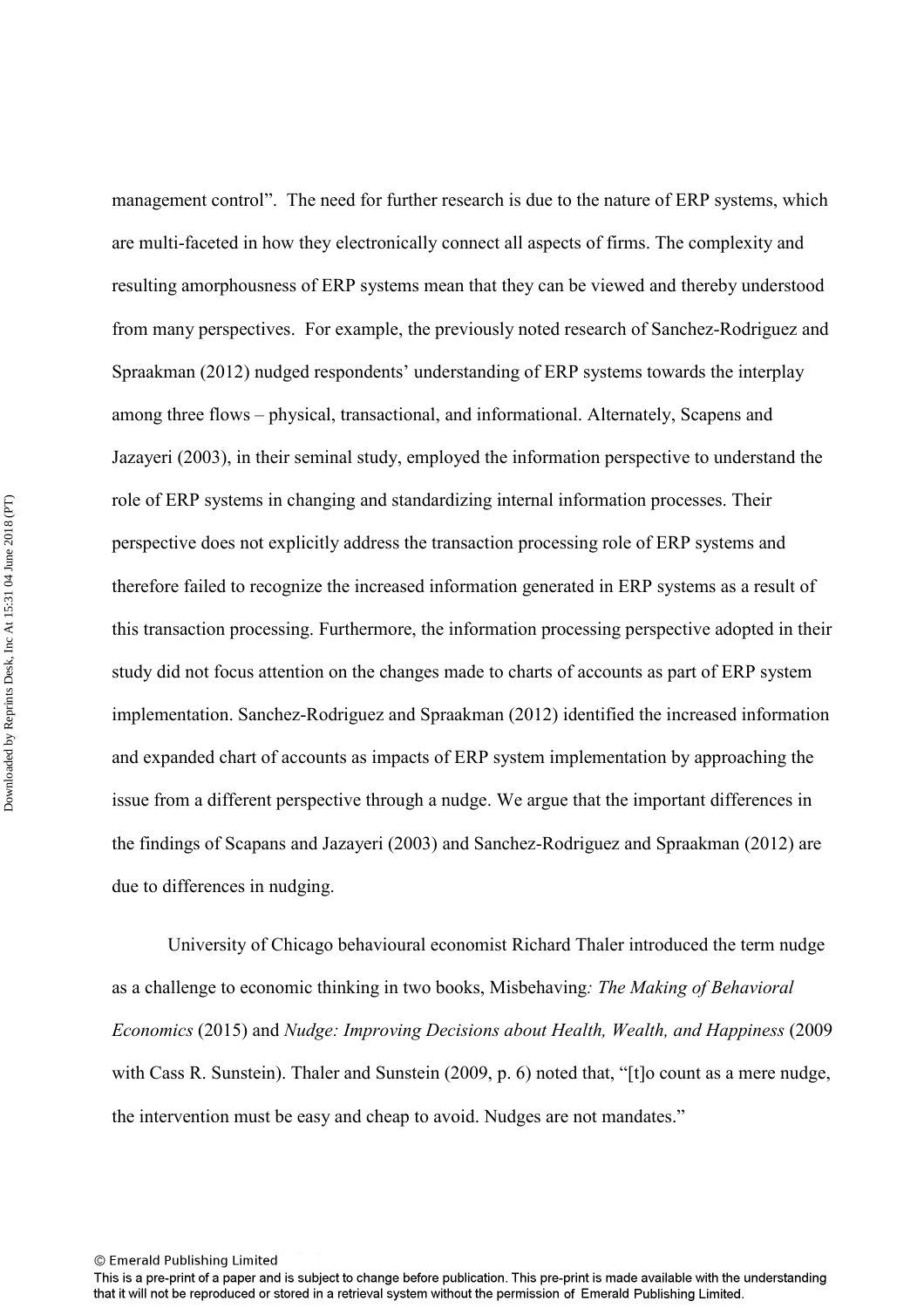Choice architecture is a term they used to describe the design of nudges to elicit certain

behaviours. Thaler and Sunstein (2009) provide examples of successful nudges:

- Placing the fruit and salads before the desserts at an elementary school cafeteria to encourage [nudge] children to eat more apples and fewer Twinkies. (Thaler and Sunstein, 2009, pp. 1-11)
- Adding a confederate into an experiment to influence [nudge] a group's assessment. (Thaler and Sunstein, 2009, p. 58)
- Explicitly, stating that "more than 90 percent of Minnesotans complied, in full, with their obligations under the tax law" to nudge taxpayers in Minnesota towards greater tax compliance, Thaler and Sunstein (2009, p. 67) concluded that "[w]hen informed that the actual compliance level is high, they become less likely to cheat."

There are three basic assumptions underlying the theory of nudging: (1) people do not always make decisions that are best for themselves, (2) it is not possible to avoid other influences on choice, (3) nudges which are paternalistic do not always involve coercion. The theory behind nudging starts by dividing human responses into two cognitive camps, (1) automatic, and (2) reflective (Thaler and Sunstein, 2009, 19-39). Kahneman (2011, p. 13) has since shown that the automatic and reflective modes are not mutually exclusive. When in automatic mode, responses of people can be described as uncontrolled, effortless, associative, fast, unconscious, and skilled. In contrast, responses in the reflective mode are controlled, effortful, deductive, slow, self-aware, and rule following. The authors go on the say that using nudging with the reflective mode to effect behavior is most successful "for choices that have delayed effects; those that are difficult, infrequent, and offer poor feedback; and those for which the relation between choice and experience is ambiguous." Nudging could thus be useful when respondents are asked to focus on specific aspects of the many effects of ERP implementations.

 Thaler and Sunstein (2009, pp 36-37) also equate but do not limit nudging to generic framing, e.g.,

This is a pre-print of a paper and is subject to change before publication. This pre-print is made available with the understanding that it will not be reproduced or stored in a retrieval system without the permission of Emerald Publishing Limited.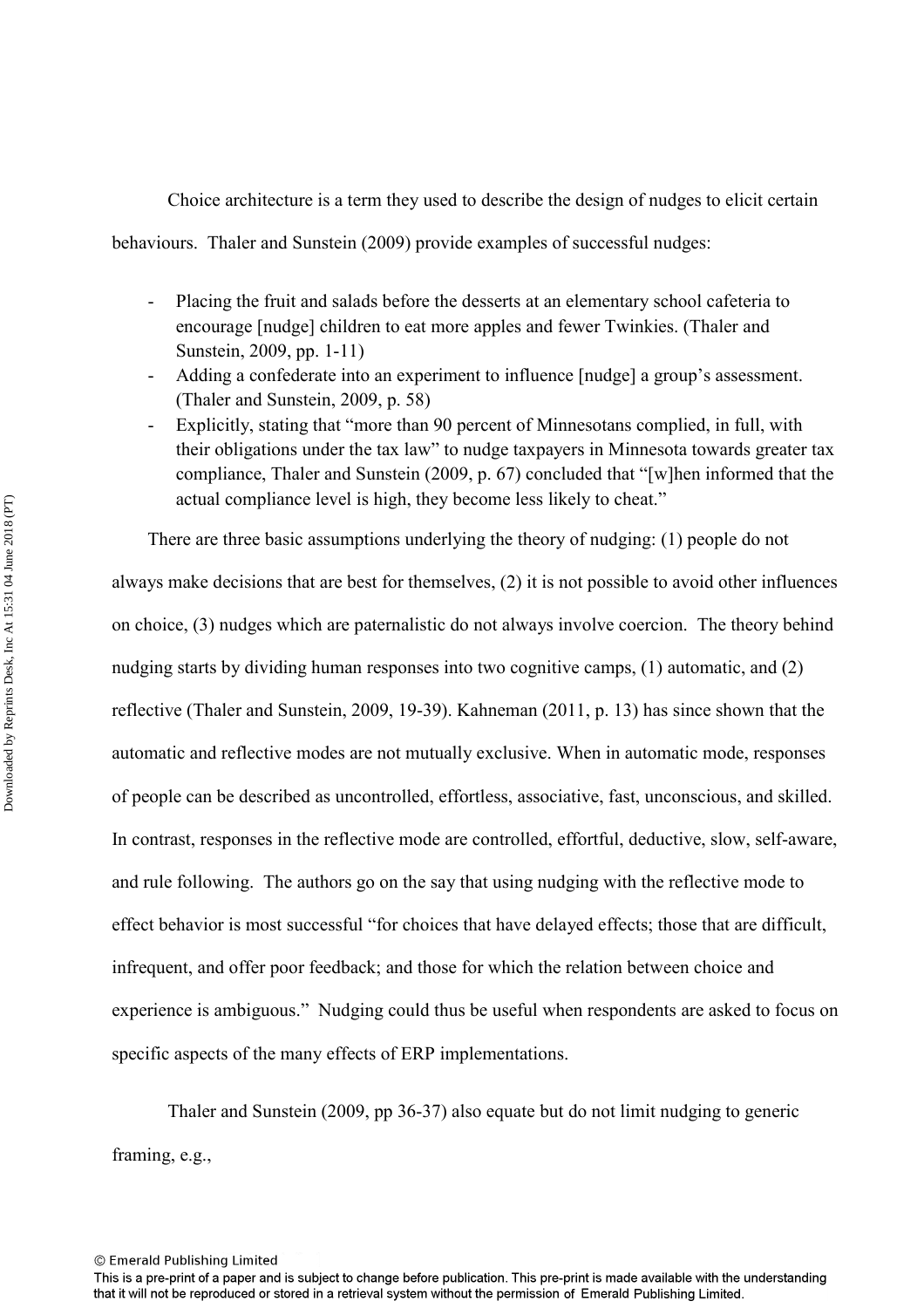The idea is that choice, depends, in part, on the way in which problems are stated. ... Framing works because people tend to be somewhat mindless, passive decision makers. Their Reflective System does not do the work that would be required to check and see whether reframing the questions would produce a different answer. One reason they don't do this is that they wouldn't know what to make of the contradiction. This implies that frames are powerful nudges, and must be selected with caution.

The picture that emerges is one of busy people trying to cope in a complex world in which they cannot afford to think deeply about every choice they have to make. ... Because they are busy and have limited attention they accept questions as posed rather than trying to determine whether their answers would vary under alternative formulations. The bottom line, from our point of view, is that people are, shall we say, nudge-able.

 The respondents interviewed by both Sanchez-Rodriguez and Spraakman (2012) and Spraakman et al. (2015) are sophisticated senior accounting managers who are likely to have busy schedules. The multi-faceted and amorphous nature of ERP systems could assume possible multiple perspectives in responses. Moreover, Thaler and Sunstein (2009, p. 78) state that decisions involving ambiguity, infrequency, difficulty and minimal feedback are ideal candidates for nudging. These are the conditions facing respondents in both Sanchez-Rodriguez and Spraakman (2012) and Spraakman et al. (2015). Thus, nudging during the interview preamble could provide a default perspective and influence responses.

Similarly, differences in findings can be observed between Sanchez-Rodriguez and Spraakman (2012) and studies that adopt different "nudges". For example, Scapans and Jazayeri (2003, p. 201) found that ERP system implementations do not drive changes in management accounting information. They found changes, such as a reduction in routine management accounting activities, greater access for line managers to management accounting information, more future-oriented management accounting information, and broader mandates for management accountants. They acknowledged that ERP systems were associated with these

<sup>©</sup> Emerald Publishing Limited

This is a pre-print of a paper and is subject to change before publication. This pre-print is made available with the understanding that it will not be reproduced or stored in a retrieval system without the permission of Emerald Publishing Limited.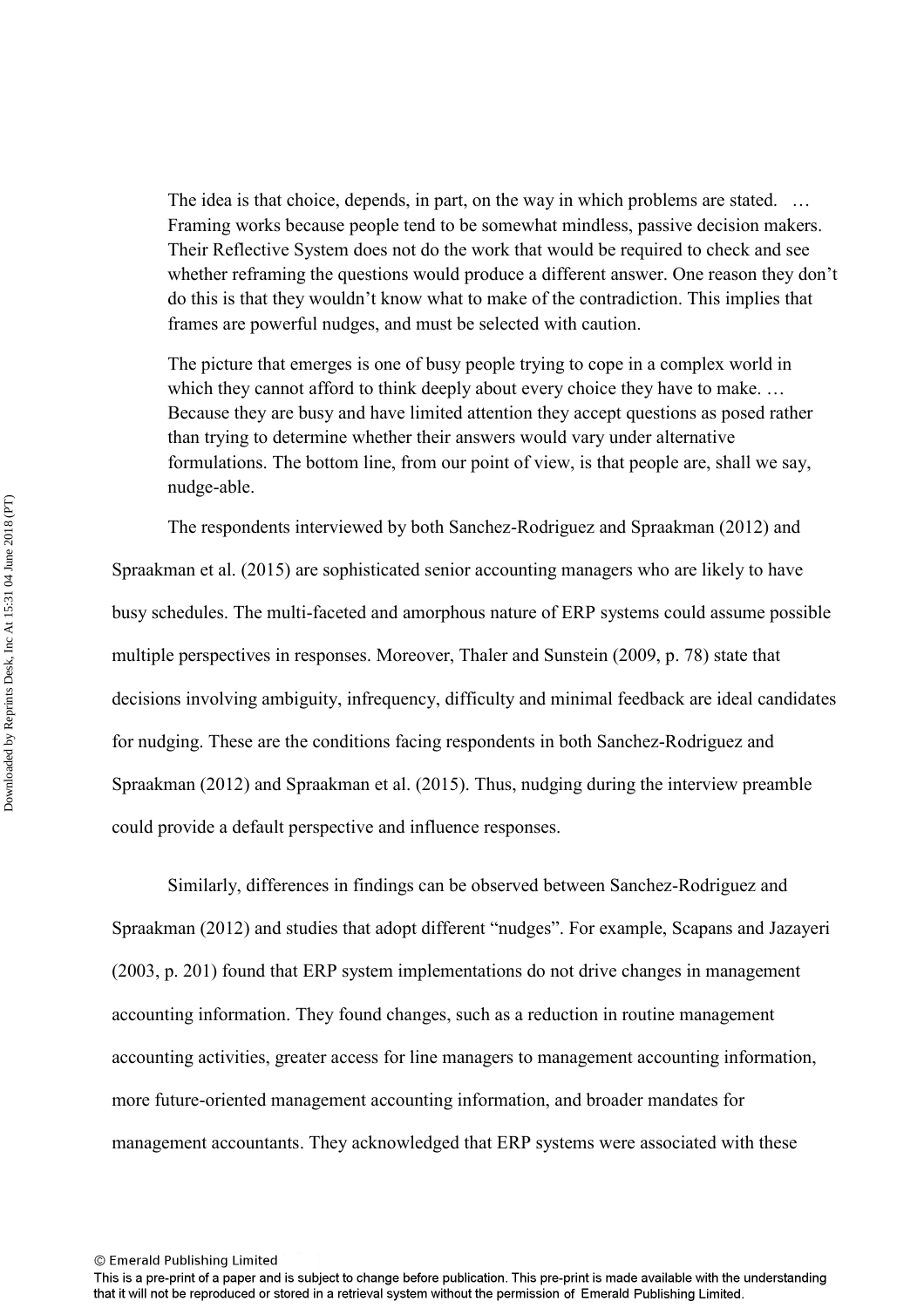changes through "integration, standardization, routinization and centralization". However, the authors argued that the ERP systems were not the "driver" of the information changes and that they would have occurred anyway. With different nudging, in contrast, Sanchez-Rodriguez and Spraakman (2012, p. 398) found that ERP implementations leveraged the computational power and relational databases of their systems to undertake transaction processing, forced the standardization of physical processes, extended the charts of accounts, and expanded the scope of management accounting information to include non-financial information captured during transaction processing.

The insight of this brief review, that nudging influences responses, is useful for interpreting the findings of ERP system impacts on management accounting. The multi-faceted and amorphous nature of ERP systems means individual case studies could be approached from different perspectives that reflect a "bounded system". The view adopted means the research can be in-depth but not comprehensive (Stake, 1995; McCaslin and Scott, 2003). The bounded system reflected in individual case studies enables what Fiss and Zajac (2006, p. 1174) describe as "sensemaking" through nudging. Fiss and Zajac (2006), citing Snow et al. (1986), observe that nudges can be basically "schema of interpretation" while Hunt, Benfort and Snow (1994) view nudges as a way for respondents to "simplify and condense" their wide variety of possible responses. In effect, it may be impossible to understand a multi-faceted and amorphous phenomenon such as ERP systems comprehensively. All that is possible is to develop a partial understanding that reflects one particular schema of interpretation, theory, or perspective at a time. For this reason, Scapens and Jazayeri (2003) and Sanchez-Rodriguez and Spraakman (2012) make sense of the impact of ERP systems on management accounting in different ways.

<sup>©</sup> Emerald Publishing Limited

This is a pre-print of a paper and is subject to change before publication. This pre-print is made available with the understanding that it will not be reproduced or stored in a retrieval system without the permission of Emerald Publishing Limited.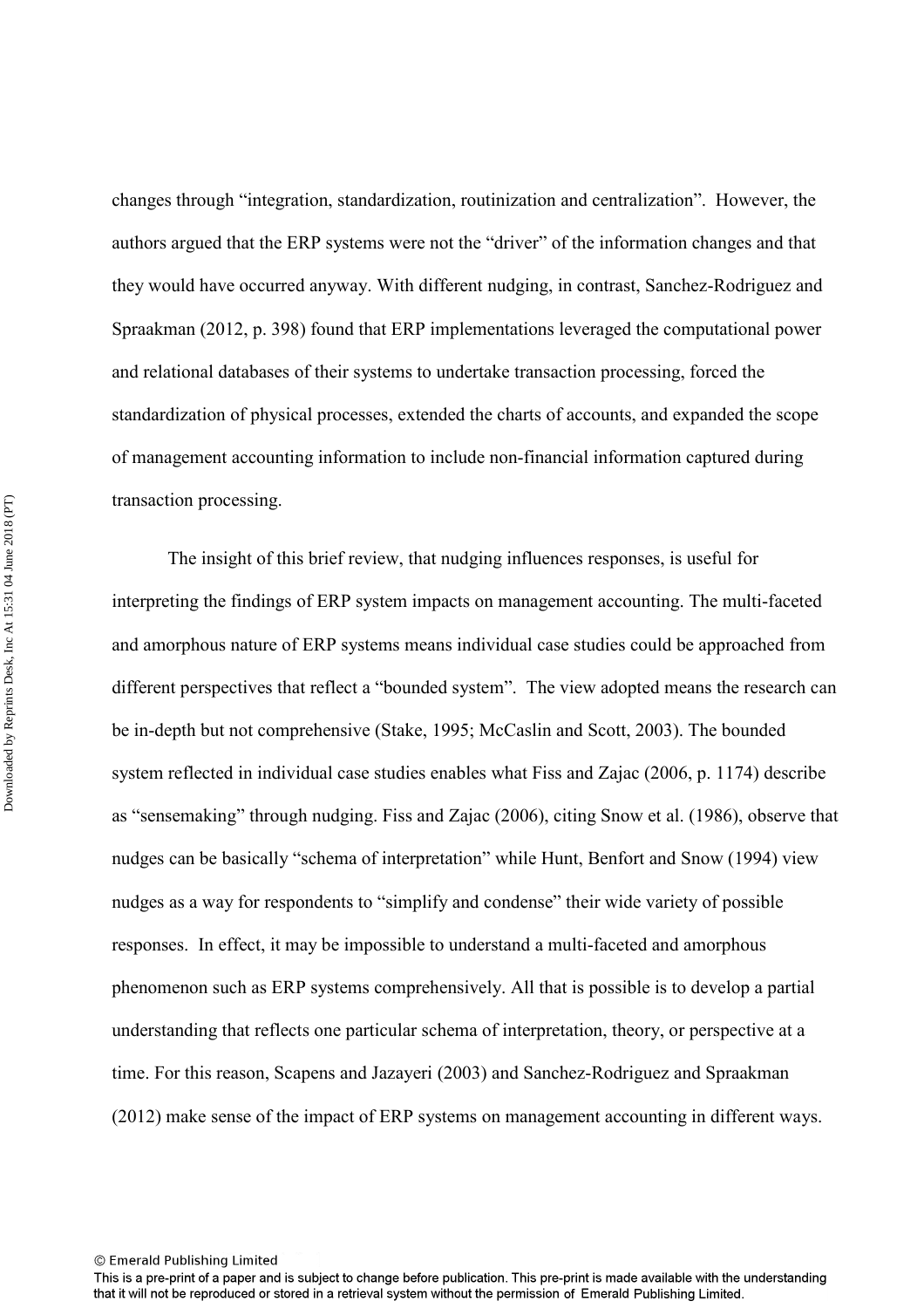Parker (2012, p. 59) says that qualitative studies enable researchers to "unpack" the complexity of firms and to focus on what is of interest. He adds that this level of detail is not available to quantitative researchers. Lillis and Mundy (2005, p.121) also recognize that case studies are "conducted in complex environments" in order to capture complex real-world events and interactions. Ahrens and Dent (1998), note that qualitative researchers must "engage with the field" to get rich explanations.

 Thus, nudging reflects a perspective (or schema of interpretation or theory) which allows a particular "story" to emerge. This condition should not be alarming. Ahrens and Dent (1998) explain that "stories" from case studies are not the same as fiction. They differentiate sharply between the two, namely:

Social scientists discover things: novelists make them up. Social science attempts to be faithful to the observation of the real world, moving systematically from field material, through interpretation, to explanation. In contrast, fiction relies on an imaginary world. To denigrate case studies because they are stories, as Geertz (1988, p. 140) points out, is to confuse 'making things out' with 'making things up' (Ahrens and Dent, 1998, p. 9).

Ahrens and Dent (1998, p. 11) further argue that a perspective "focuses theoretical constructs onto data, rather than allowing constructs to emerge from the data." They accept the conclusion made by Eisenhardt (1989, p. 536) that "preordained theoretical perspectives or propositions may bias and limit the findings" and that perspectives take "advantage of serendipitous findings." In other words, nudging influences.

We argue that nudging allows the "capturing of complexity in a coherent way" (Ahrens and Dent, 1998, p. 24). There is substantial complexity with an ERP system and its impact on management accounting. A "story" is the result of a particular nudge that connects the attributes through skillful ordering in a way that makes a certain sense. Multiple perspectives can be

This is a pre-print of a paper and is subject to change before publication. This pre-print is made available with the understanding that it will not be reproduced or stored in a retrieval system without the permission of Emerald Publishing Limited.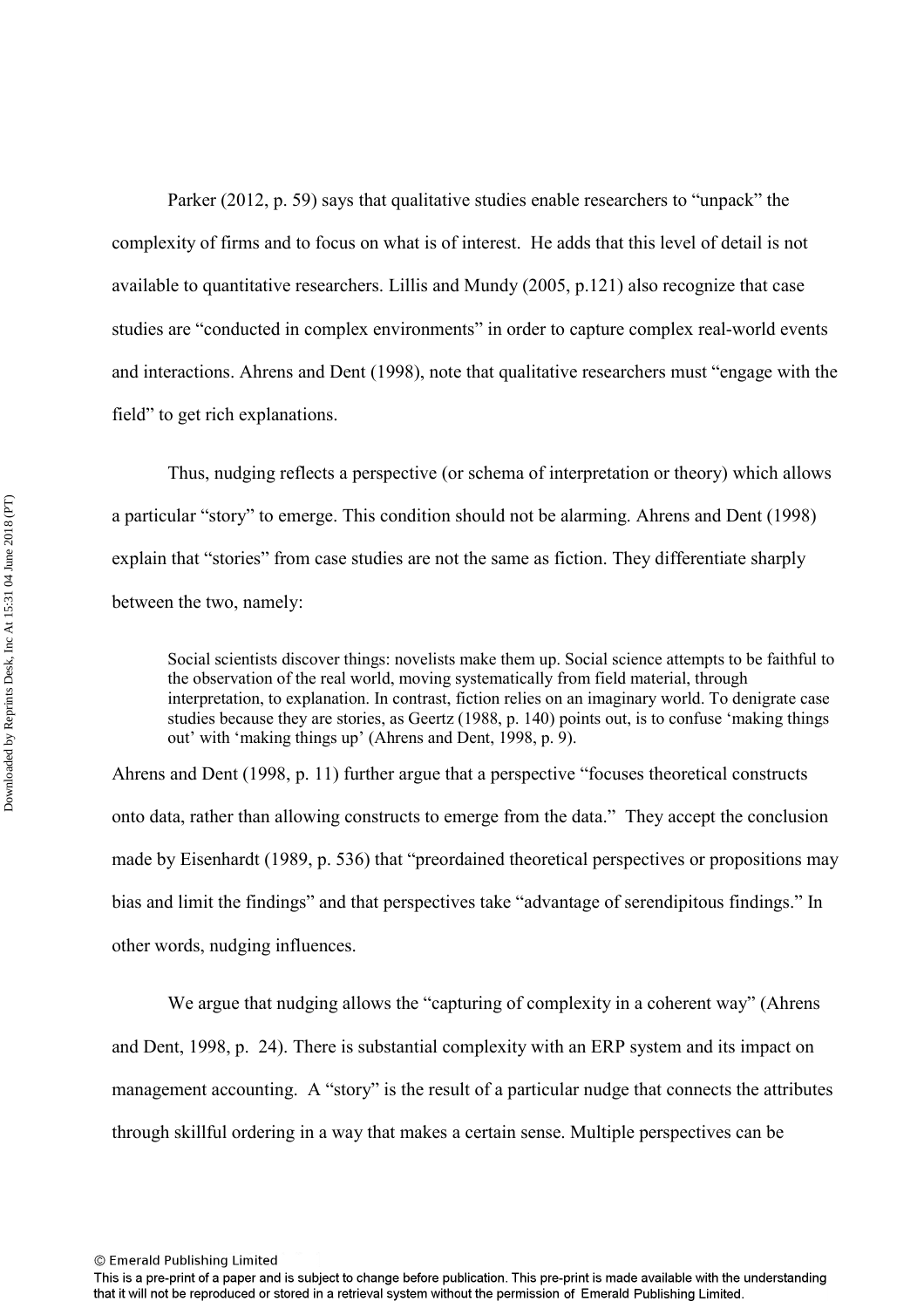adopted to produce understandings about the impacts of ERP systems on management accounting, each one of which reflects a different way of making sense of the phenomenon.

The concept of nudging has practical relevance. Malina and Selto (2015) examined the use of nudges with the performance measurement model over a 15-year period at an international *Fortune 500* firm. They studied the firm's distribution channel to find support for nudging, i.e., "managers can benefit from management control systems that provide nudges to limit search activities, provide guidance, and sometimes impose restraints" (pp. 41-42). Malina and Selto (2015, p.35) measured the extent of nudging by focusing on frequencies.

To summarize, our underlying premise is that nudging occurs as a natural part of the qualitative research process. We believe that it enables researchers to influence respondents' choices about the perspective to adopt when responding to interview questions. Researchers cannot prevent themselves from nudging; researchers need to direct or control that tendency in their research designs. Lipe (1993) provides evidence that respondents are influenced by selfgenerated perspectives which could conflict with the research perspective. Accordingly, there is a valid need for researchers to control or influence the nudging that inevitably arises. More specifically, Lipe (1993) asked respondents to identify which of four options best represented how they had interpreted a described scenario. Respondents were asked to specify whether they thought the expenditure on budget variance investigation was a benefit (or not) to the firm and if they thought the expenditure for the investigation was a loss or a cost.<sup>1</sup> Thus, Lipe (1993) found how respondents placed questions into perspectives, which was essential for understanding their

<sup>&</sup>lt;sup>1</sup> Lipe (1993, p. 756) found with a chi-square test that the differences were significantly significant at  $p<0.01$ .

<sup>©</sup> Emerald Publishing Limited

This is a pre-print of a paper and is subject to change before publication. This pre-print is made available with the understanding that it will not be reproduced or stored in a retrieval system without the permission of Emerald Publishing Limited.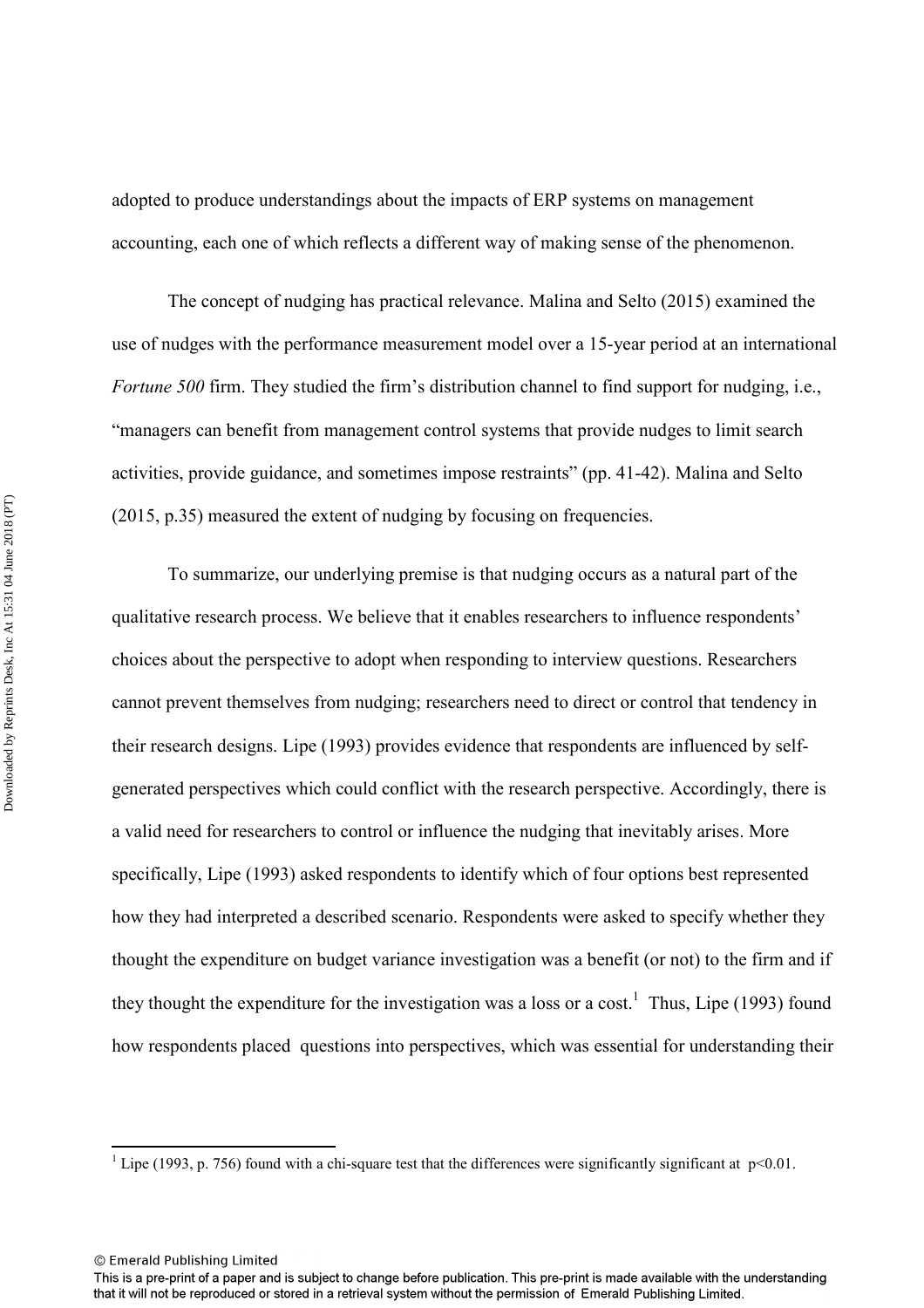responses. We go one step further in advocating that nudging by interviewers in their preamble should be made explicit and controlled for as it will occur nevertheless.

A conceptual framework for nudging with qualitative research is shown in Exhibit 1. The nudge takes place in the preamble by establishing the choice architecture (Thaler and Sunstein, 2009; Kahnerman, 2011; Thaler, 2015). Exhibit 1 shows two preambles A and B, e.g., Sanchez-Rodriguez and Spraakman (2012) and Spraakman et al. (2015), but there could be more for considering an ERP system from different perspectives. As the ERP system is amorphous, it appears to be different based on the particular preamble or nudge (Thaler and Sunstein, 2009; Kahnerman, 2011; Thaler, 2015). Respondents view their ERP systems through the same questions but differently because of different preambles. Thus, we expect respondents to answer the same question differently based on the preamble provided. Consequently, the Exhibit 1 responses for question  $1^2$  from persons receiving preamble A will not correspond with responses for question 1 when they receive preamble B. Similarly, responses for question 2 from persons receiving preamble A will differ from when the same persons receive preamble B.

#### (Exhibit 1 – about here)

Of course there are some assumptions built into the theoretical model in Exhibit 1. The first is that the preambles are significantly different perspectives on ERP systems. Second, the questions being asked are the same, e. g., respondents subject to preamble (nudge) A will be administered the same questions as respondents subject to preamble (nudge) B. Third, although respondents will be envisaging different aspects of the same phenomena, our understanding of

<sup>&</sup>lt;sup>2</sup> We assumed 10 for the framework but there could be more than 10 or fewer.

<sup>©</sup> Emerald Publishing Limited

This is a pre-print of a paper and is subject to change before publication. This pre-print is made available with the understanding that it will not be reproduced or stored in a retrieval system without the permission of Emerald Publishing Limited.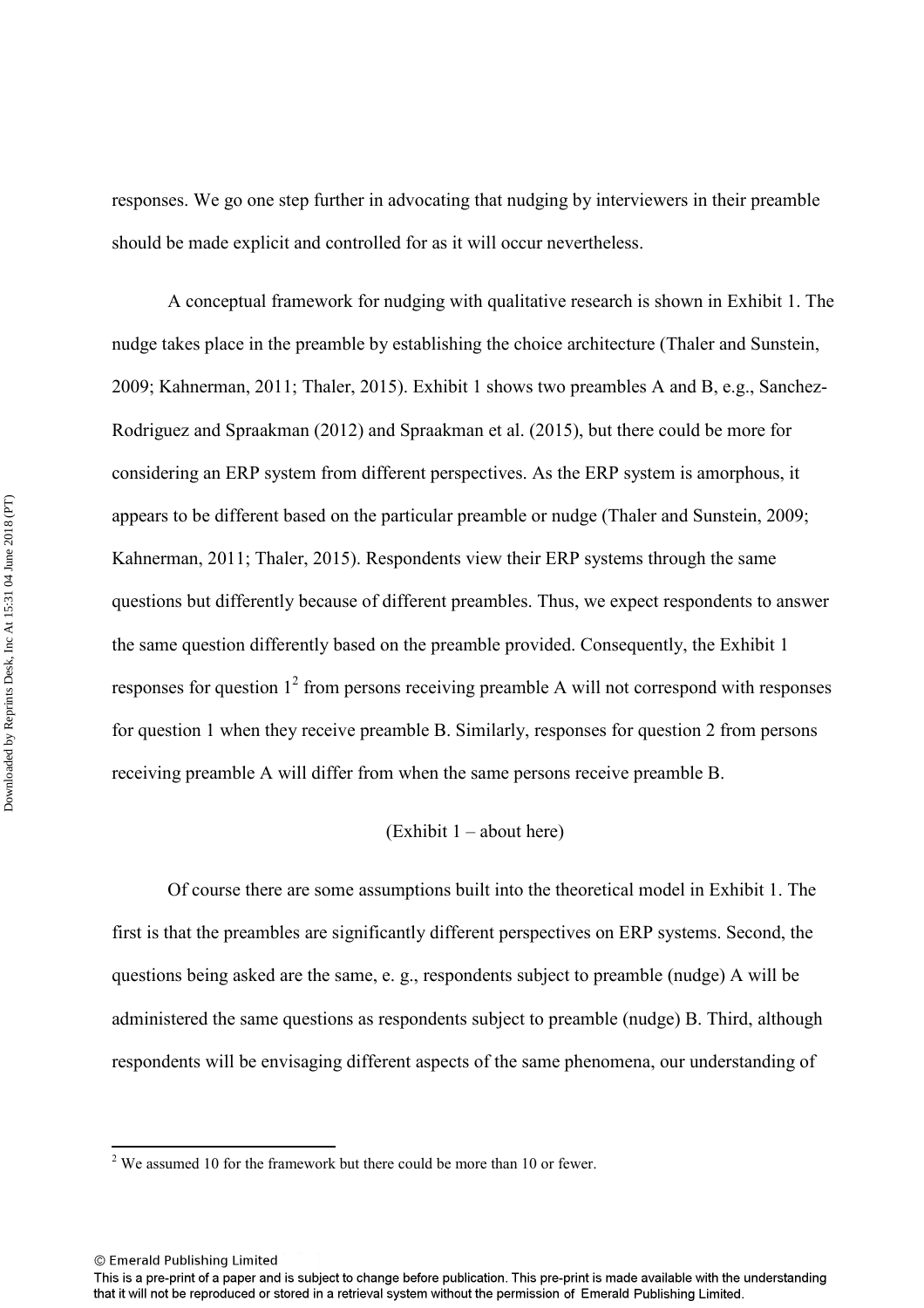the impact of ERP systems on management accounting will be cumulative across case studies (Richardson, 2017). $3$ 

#### **3. Research Methods**

Both Sanchez-Rodriguez and Spraakman (2012) and Spraakman et al. (2015) use a qualitative multi-case approach to obtain a rich understanding (McCaslin and Scott, 2003) of the impact of ERP systems on management accounting. Each of these studies attempts to orient the respondents' conceptualization of these impacts by providing contextualized details and clarifying constructs and propositions (Keating, 1995). In effect, both studies attempt to create a perspective from which to "describe and explain, as well as potentially predict existing reality" (Lukka, 2005).

To address our research question – does nudging affect respondent assessments of the impact of ERP systems on management accounting? – we consider the responses of two sets of financial managers to the same four questions about the impact of ERP implementation on (1) performance measures, (2) management accounting techniques, (3) activities of management accountants and (4) the use of non-financial information.

In comparing the two multi-case studies, we are concerned with building cumulative knowledge, which Richardson (2017, p. 3) says requires an etic perspective. Etic studies "attempt to extract concepts and findings from the field in order to identify patterns across research sites." In contrast, Richardson (2017) says the opposite studies are emic, which "attempt to capture behaviours, beliefs and institutions in community members' own terms." Accordingly, our etic inquiry enables us to obtain a wider view of the impact of ERP systems. Thus, with our

© Emerald Publishing Limited

<sup>&</sup>lt;sup>3</sup> This will be discussed in the next section.

This is a pre-print of a paper and is subject to change before publication. This pre-print is made available with the understanding that it will not be reproduced or stored in a retrieval system without the permission of Emerald Publishing Limited.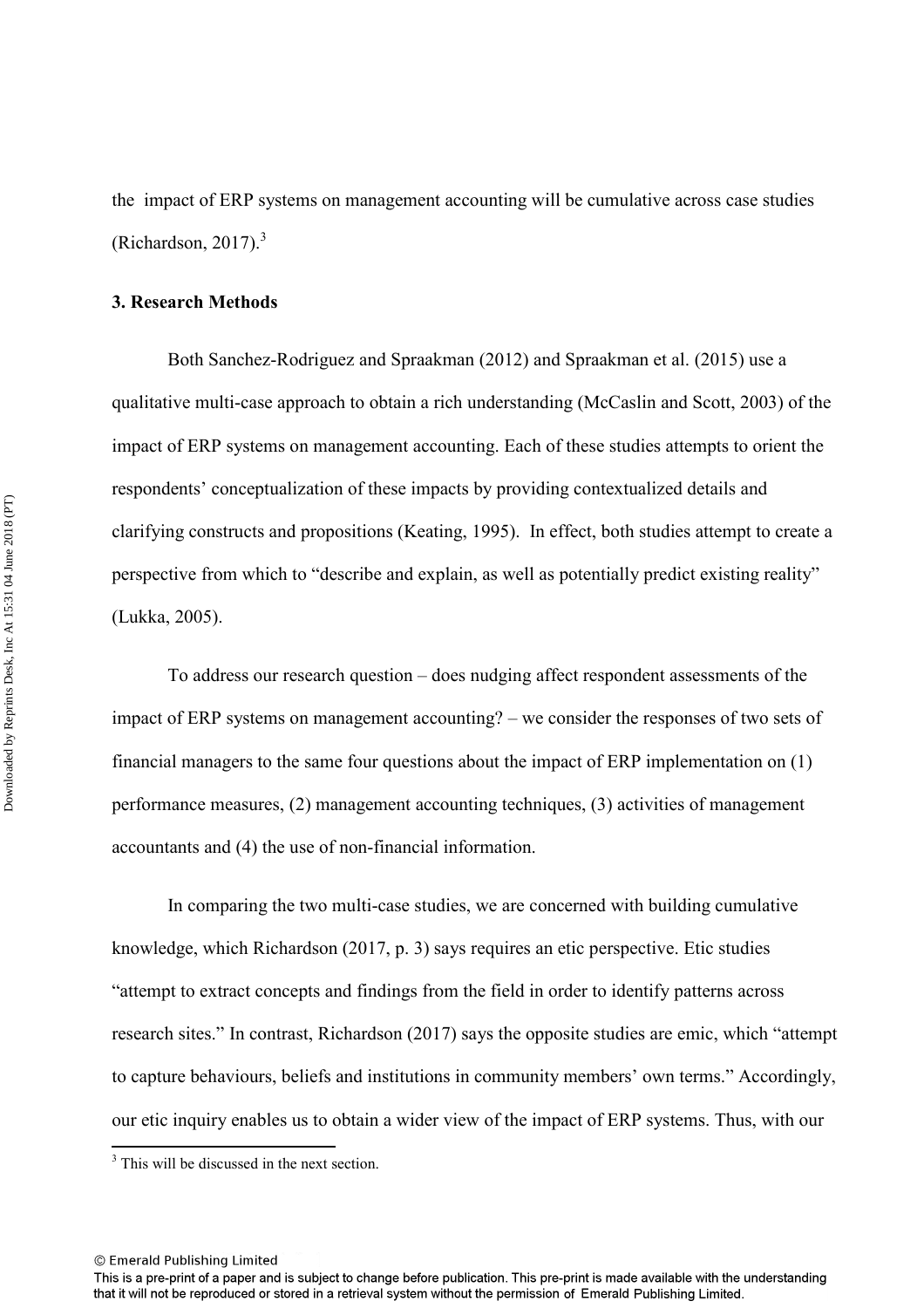etic perspective we are seeking to understand how nudging impacts responses to open-ended questions. A paper from an emic perspective would examine the subjects (i.e., the insiders) in regard to the nudge; instead, this paper takes an etic perspective and thus examines the impact of nudging on the responses to the questions (outsiders).

**The similarity of samples and methodologies:** The samples in the two studies have similarities. The Sanchez-Rodriguez and Spraakman (2012) research included controllers from 13 firms listed in Canada's Top 500 companies representing different industries and sectors. The selected firms were those identified by three consultants specializing in ERP system implementations. Telephone interviews lasting about 45 minutes were conducted after which the interview notes were typed and subsequently verified with the respective respondent.

Spraakman et al. (2015) drew a sample from the non-bank firms listed in the New Zealand's NZX Company Research database with annual sales of more than \$NZ 200 million. The CFOs at the resulting 35 firms were invited to participate in this research and to nominate two accountants employed in the firm (preferably, the CFO and a management accountant). Of the 35 CFOs contacted, 20 committed themselves (57.1% response rate) and/or their subordinates to participate in 60-minute face to face interviews. There were 39 respondents; eight CFOs, 20 controllers/managers, and 11 management accountants. All 20 firms had ERP systems, although only a few were fully integrated. The interviews were audio recorded and transcribed, and the transcriptions verified by returning them to the appropriate respondents with requests to address inaccuracies.

The firms in both Sanchez-Rodriguez and Spraakman (2012) and Spraakman et al. (2015) had ERP systems. The firms in the first study were purposely selected for the presence of an ERP

This is a pre-print of a paper and is subject to change before publication. This pre-print is made available with the understanding that it will not be reproduced or stored in a retrieval system without the permission of Emerald Publishing Limited.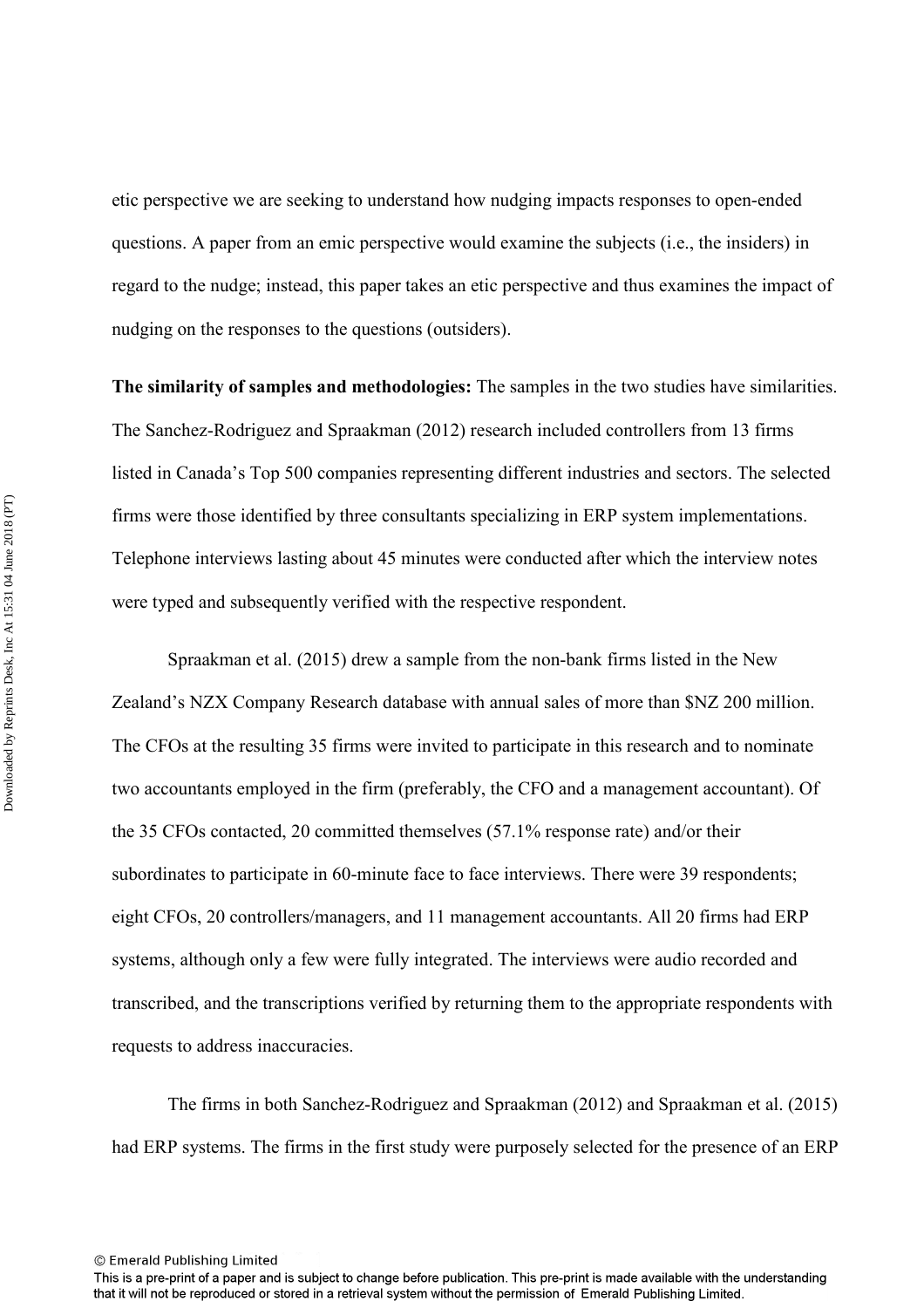systems. Although not determined a priori, all firms in the second paper were found to have ERP systems. There is no periodization concern as firms in both papers had ERP systems, a very important factor for the present study. There are no reasons to believe that periodization is problematic.

**Differences in nudging:** The two studies were nudged differently. The Sanchez-Rodriguez and Spraakman (2012) study focused on the impact of ERP implementation on the physical, transactional, and information flows within the firm. While Spraakman et al. (2015) considered the IT and ERP knowledge and skills required of newly hired management accounting graduates. However, interviewees were each nudged in specific ways.

The Sanchez-Rodriguez and Spraakman (2012) interviews commenced with a discussion of the three flows. Then the four questions were asked:

- 1. To what extent do changes to IT lead to changes to performance measures used by your firm? What? Explain?
- 2. To what extent do changes to IT lead to changes to accounting techniques at your firm? What? Explain?
- 3. To what extent do changes to IT lead to changes to activities of accountants at your firm? What? Explain?
- 4. To what extent do changes to IT lead to changes to the use of non-financial information at your firm? What? Explain?

This is a pre-print of a paper and is subject to change before publication. This pre-print is made available with the understanding that it will not be reproduced or stored in a retrieval system without the permission of Emerald Publishing Limited.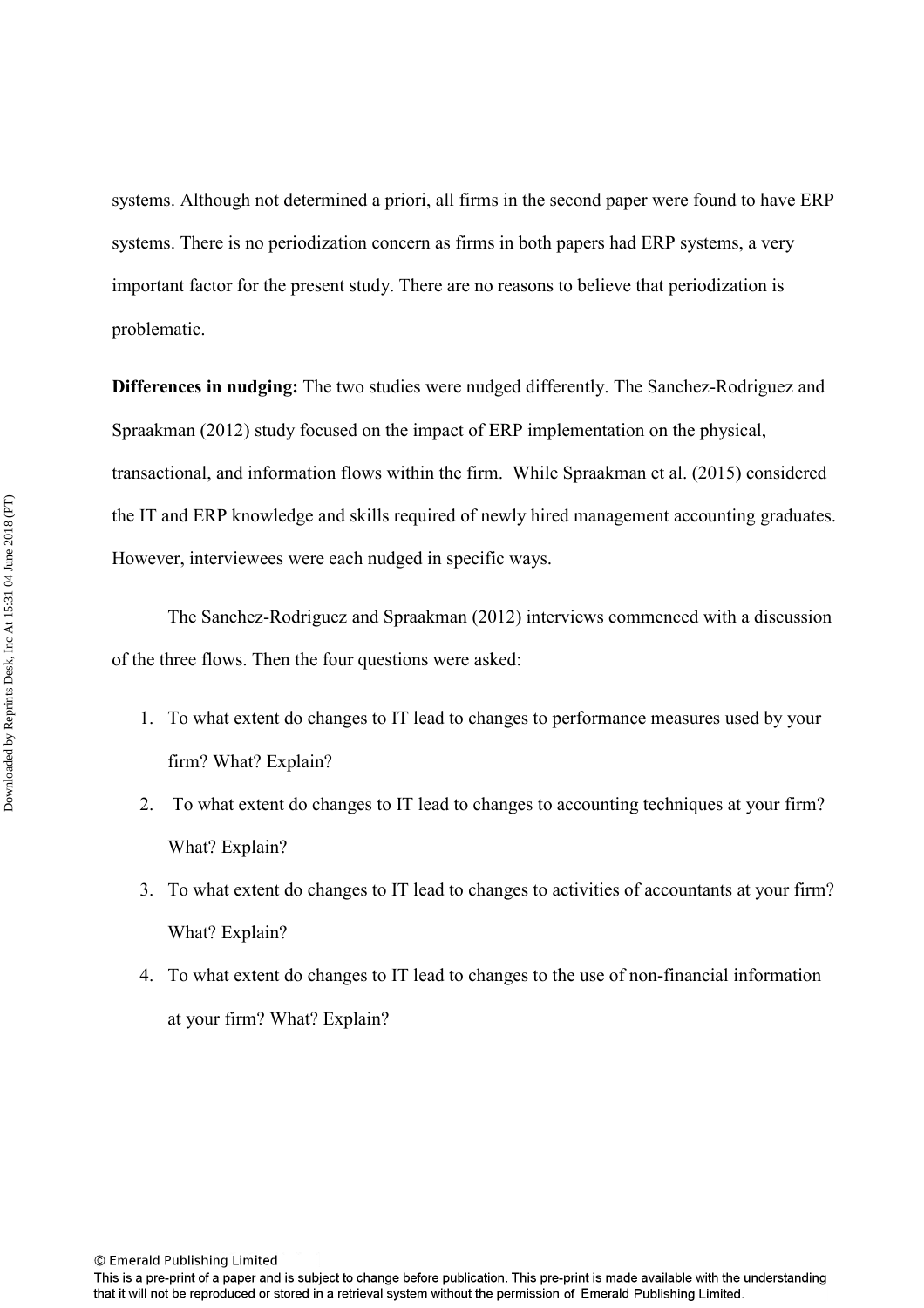The Spraakman et al. (2015) interviews began with questions to ascertain the IT knowledge and skills required by newly hired management accounting graduates. More specifically, the following six questions were asked:

- 1. What is your job title?
- 2. What do you do?
- 3. Does your position description require you to have IT knowledge and skills?
- 4. What IT systems do you use and how do you use those systems?
- 5. What IT knowledge and skills do you need for using those systems to do your work?
- 6. What would a new university graduate need in the way of IT knowledge and skills to effectively work in your unit?

 These six questions identified the context within which particular IT and ERP system knowledge and skills were applied. These question on the context were used to nudge the subsequent four questions which were the same ones posed by Sanchez-Rodriguez and Spraakman (2012, p. 406), as listed above. The same questions were thus asked accompanied by different nudging with the expectation of getting different answers (Thaler and Sunstein (2009), Kahneman, 2011), Thaler (2015), Richardson (2017).

#### **4. Findings**

#### **a. Nudging the Impact of ERP Systems with the Three Flows**

<sup>©</sup> Emerald Publishing Limited

This is a pre-print of a paper and is subject to change before publication. This pre-print is made available with the understanding that it will not be reproduced or stored in a retrieval system without the permission of Emerald Publishing Limited.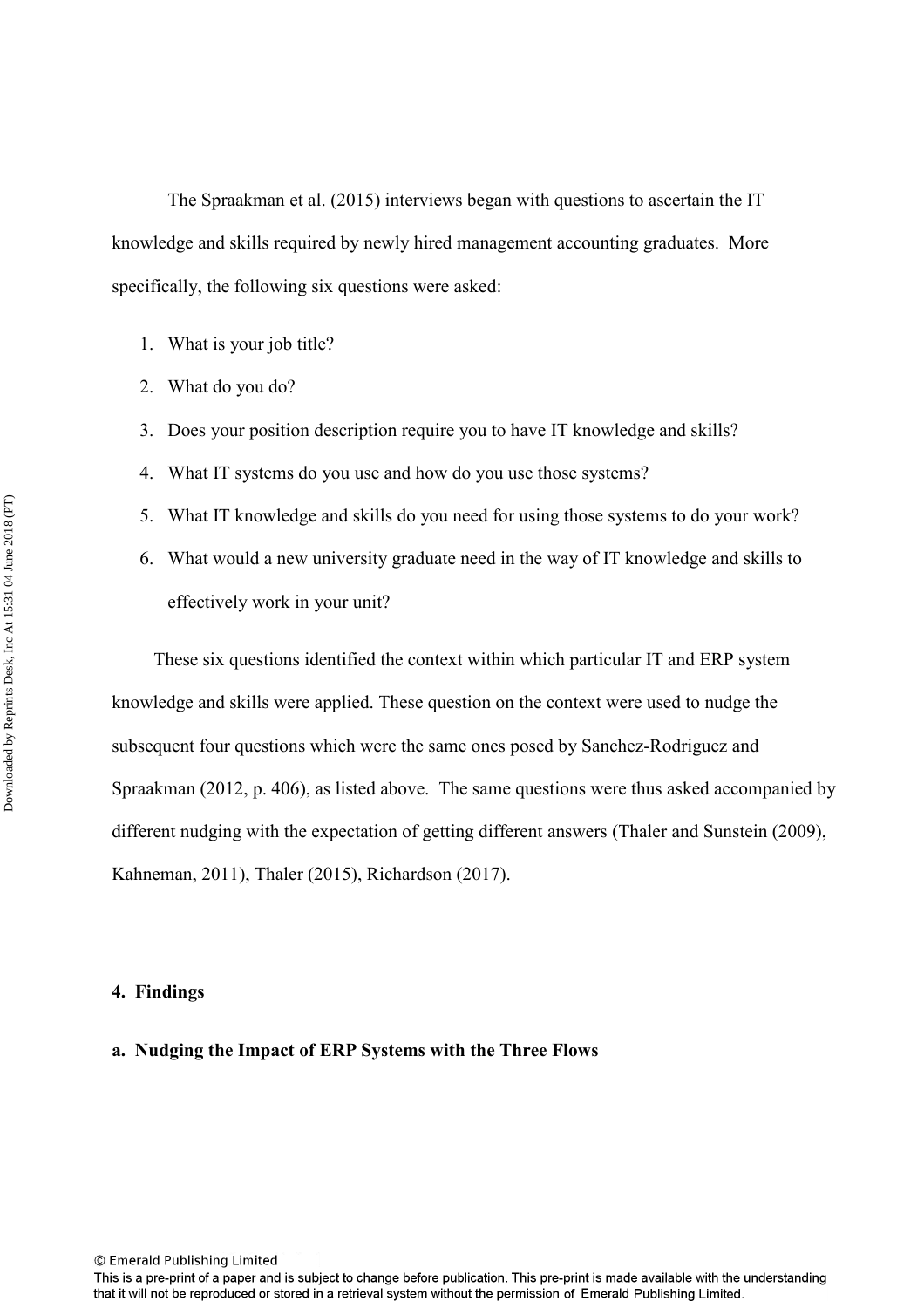Sanchez-Rodriguez and Spraakman (2012) consider the impact of ERPs on management accounting from the perspective of physical, transactional, and information flows in firms. A summary of their research findings is presented in the next few paragraphs.

**Changes to performance measures.** Sanchez-Rodriguez and Spraakman (2012) argued, based on the literature, that ERP systems improve transaction processing and subsequently the quality of information utilized for measuring performance (Granlund and Malmi, 2002; Quattrone and Hooper, 2005; Hakkinen and Hilmola, 2008; Granlund, 2011). Consistent with the literature, they found that the impact of ERP systems has been to standardize performance measures, to expand their use to more organizational units and products, and to increase their accuracy and timeliness. Although the number of measures may not necessarily increase, when additional measures are introduced, they are derived from more detailed transaction processing which can support the production of additional, especially non-financial, measures.

**Changes to management accounting techniques.** Sanchez-Rodriguez and Spraakman (2012) proposed, based on the literature, that ERP systems do not change the techniques of management accounting (Granlund and Malmi, 2002; Scapens and Jazayeri, 2003; Spathis and Constantinides, 2004; Quattrone and Hooper, 2005; Rom and Rhode, 2006). They found that the techniques did not change, but they did become more accurate and timely and, as a result, analysis and decision making were enhanced. However, an unanticipated finding of the study was that the proliferation of data in the ERP system was driven by more detailed transaction processes reflecting an expanded and standardized chart of accounts.

This expansion of the chart of accounts was a significant change to and a major means of improving management accounting techniques (Sanchez-Rodriguez and Spraakman, 2012). The

This is a pre-print of a paper and is subject to change before publication. This pre-print is made available with the understanding that it will not be reproduced or stored in a retrieval system without the permission of Emerald Publishing Limited.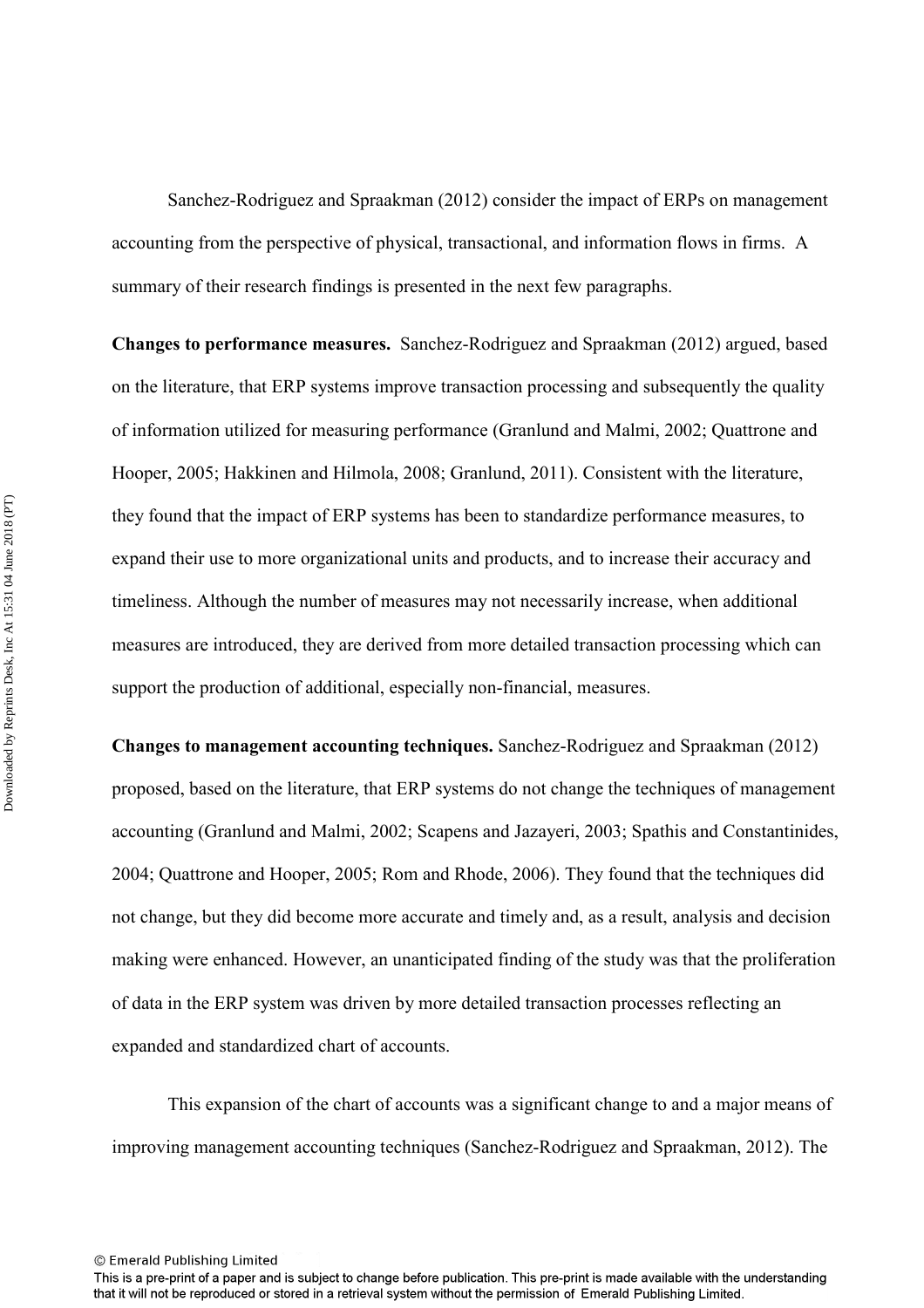importance of the chart of accounts in changing management accounting had not been noted in the extant literature prior to their study

**Changes to management accountant activities.** Based on the literature, Sanchez-Rodriguez and Spraakman (2012) expected that ERP system implementations would change the activities of management accountants by reducing the number of routine tasks undertaken and increasing their time for analyses (Granlund and Malmi, 2002; Lodh and Gaffikin, 2003; Scapens and Jazayeri, 2003; Rikhardsson and Kraemmergaard, 2005). Their findings support the literature and provide an alternative explanation for the observed changes. The authors argue that it is the extended chart of accounts applied at the transaction processing level that reduces the involvement of management accountants with data entry, while at the same time allowing them to become more involved in analyses.

**Changes to the use of non-financial information.** Sanchez-Rodriguez and Spraakman's (2012) hypothesized that the implementation of ERP systems would lead management accountants to use more non-financial information, despite the lack of comment in the literature suggesting such a relationship might exist (Norreklit, 2003; Spathis and Constantinides, 2004. Sanchez-Rodrigues and Spraakman (2012) argued that as ERP systems take over the recording of transaction processing data, there is an increasing amount of non-financial data for subsequent analyses. A significant contribution of the Sanchez-Rodriguez and Spraakman's (2012) study was the finding that ERP systems lead to increased use of this non-financial information by management accountants. This change has been facilitated, as expected, by transaction processing.

This is a pre-print of a paper and is subject to change before publication. This pre-print is made available with the understanding that it will not be reproduced or stored in a retrieval system without the permission of Emerald Publishing Limited.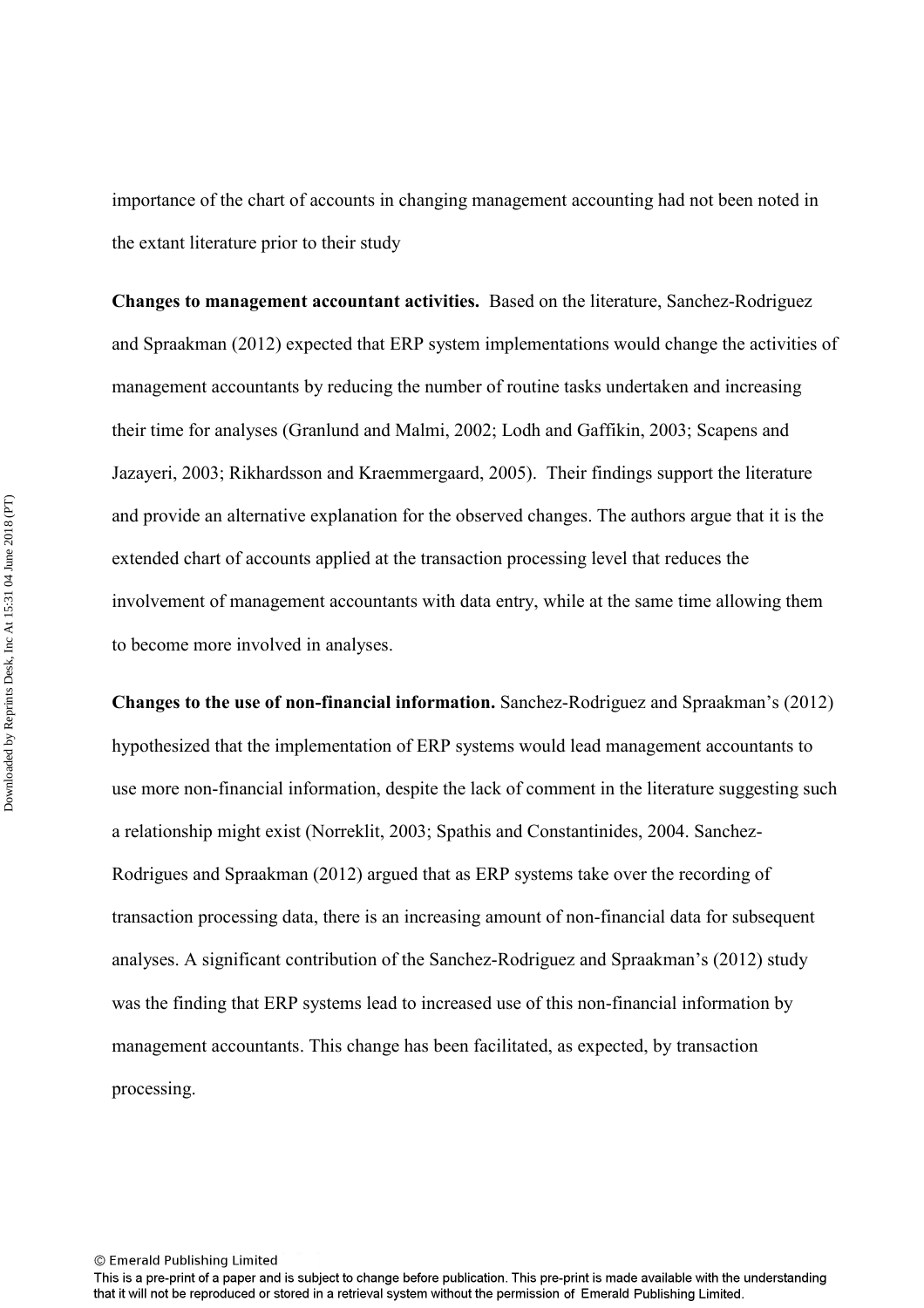The results of Sanchez-Rodriguez and Spraakman's (2012) noted above will now be compared to findings from the same four questions but nudged differently.

#### **b. Nudging the Impact of ERP Systems with IT Knowledge and Skills**

Spraakman et al. (2015) considered the impact of ERPs on management accounting from the perspective of IT skills and knowledge. A summary of their research findings is presented in the next few paragraphs.

**Changes to performance measures.** Respondents identified that pre-ERP performance measures tended to be financial and heavily reliant on financial budget comparisons. After implementation, these financial performance measures were maintained but augmented by physical activity and transactional performance measures. For example, the capture of purchase order data in ERP systems meant that firms could now extract performance measures based on transaction histories. One respondent  $(3)^4$  identified two purchasing performance measures, namely "whether the order was sent on time" and "were vendors being paid on time".

 Respondents noted that the proliferation of ERP-based performance measures was enabled by the system's drill down functionality which allowed users to connect financial numbers to physical activity and transactional data. The drill down functionality, very rare prior to ERP system implementations, increased the insightfulness of performance measures. It is the ability to drill down that actually improves managers' understanding of drivers of financial performance and enables them to make appropriate decisions. Respondents noted, for example, that ERP systems enhance integration among the performance measures (8) and takes the clutter away to create more value through analyses of performance measures (9). This drill down

<sup>&</sup>lt;sup>4</sup> This number refers to one of the 20 firms interviewed for this research. The firms are in random order.

<sup>©</sup> Emerald Publishing Limited

This is a pre-print of a paper and is subject to change before publication. This pre-print is made available with the understanding that it will not be reproduced or stored in a retrieval system without the permission of Emerald Publishing Limited.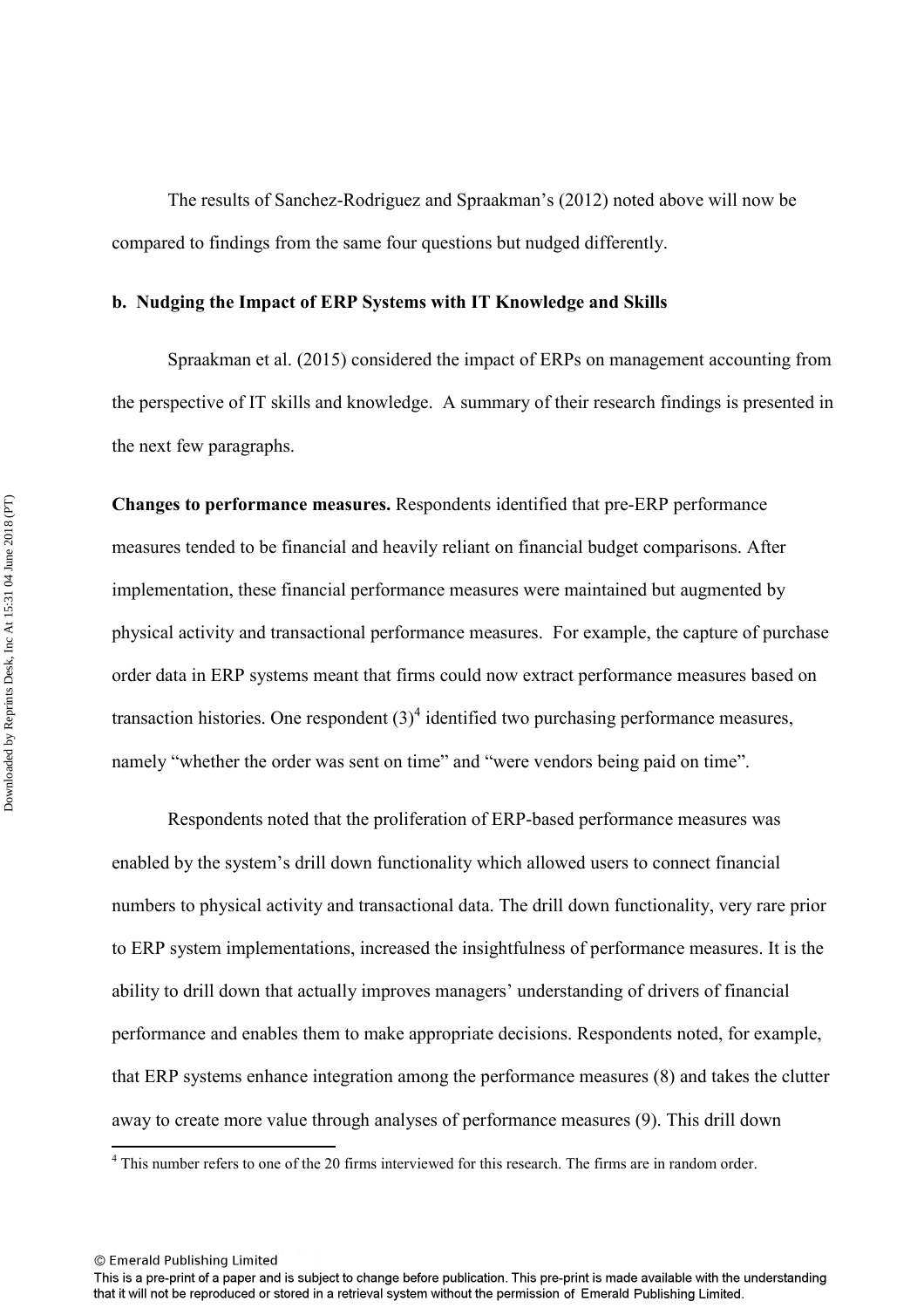facility also enhanced the ability and opportunity of management accountants to work with sales, marketing, production, and other non-accounting colleagues to develop greater insights into accounting numbers.

 The usefulness of the new (physical activity and transactional) performance measures was evident in respondents' comments. For example, one respondent discovered that parking lot revenue was driven not by the hourly charge but by the turnover of spot occupancy (19) while another observed that compared to financial performance measures, physical activity and transactional performance measures provide a clearer understanding of the real revenue drivers (14). Other respondents noted that performance measures become more granular with ERP systems ( 6) and that scanning documents such as invoices allow management accountants to drill down to information on those documents (e.g. 5). More generally, respondent (15) said,

the worse your ERP system, the further back you are probably from the reality of what is going on. The better it can be, the closer you can get to the real root causes or root information.

Finally, the research showed that performance measures are not limited to division or business unit levels, but can be produced for a branch, store, product set, product, etc. In this way, analysis can be extended to support multiple perspectives.

**Changes to management accounting techniques.** The respondents all agreed that the major change to management accounting techniques was the addition of the drill down functionality. There was little in the way of drill down activity before ERP system implementations. This capacity, inherent in ERP systems, allows financial numbers to be understood in terms of physical activity and transactional details. Drill down capability is enhanced by another

<sup>©</sup> Emerald Publishing Limited

This is a pre-print of a paper and is subject to change before publication. This pre-print is made available with the understanding that it will not be reproduced or stored in a retrieval system without the permission of Emerald Publishing Limited.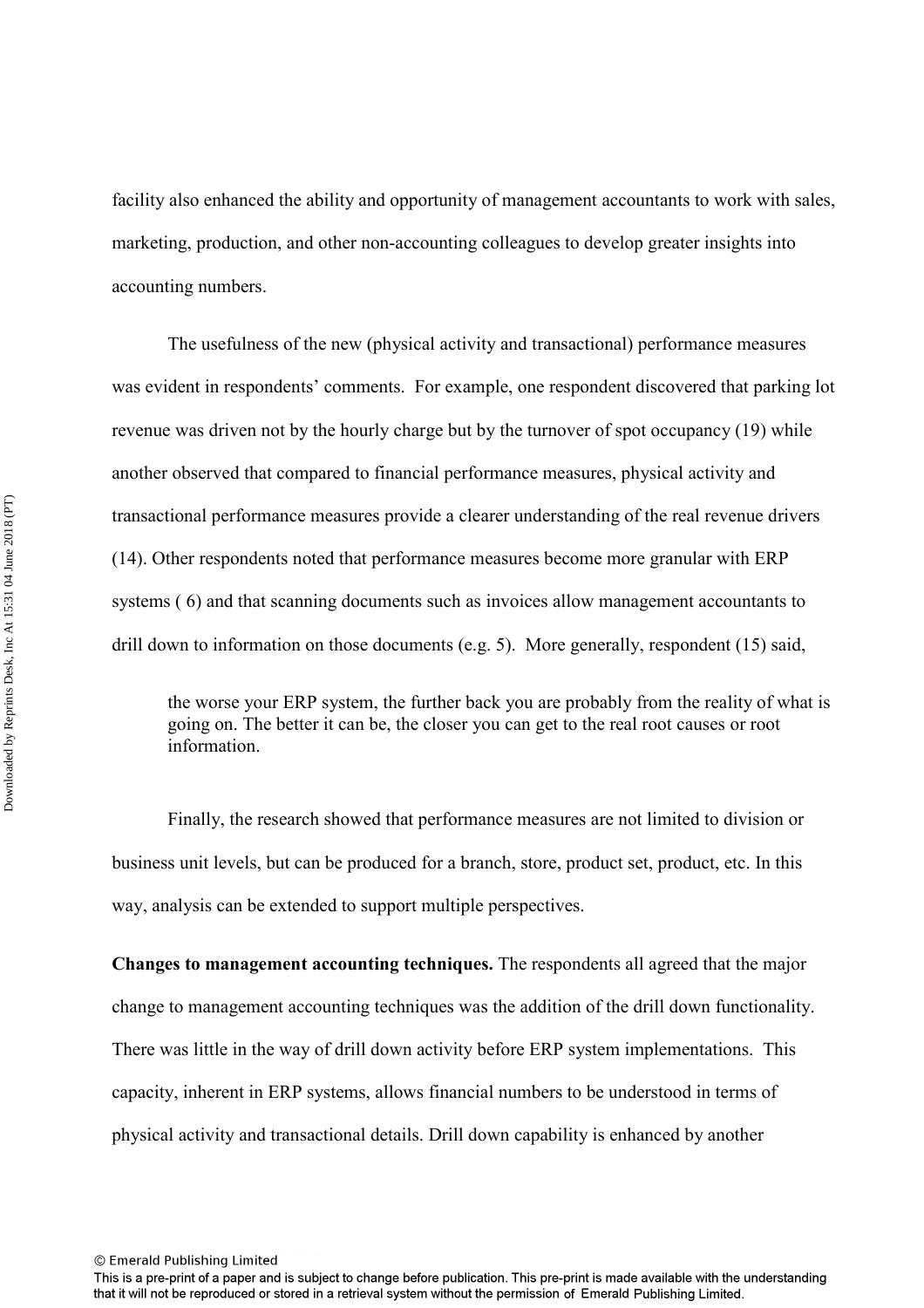technique, namely document scanning. More specifically, source documents such as invoices and purchase orders become part of the electronically retrievable database, making them quickly and easily accessible to management accountants working with these systems. Prior to ERP system implementations, source documents were stored in paper form, which made their retrieval difficult.

 Capturing and electronically integrating multiple sources of data means that management accounting techniques become faster and more detailed. The automated capture of physical activity and transactional data means the information is more accurate and reliable. The electronic format also makes the techniques more flexible by allowing them to be used in conjunction with one another. For example, ERP systems can easily produce rolling forecasts (4), and can thus support more frequent reporting, including daily and even hourly updates on sales and gross margins.

 Automation also supports faster periodic reporting. For example, automation allows: the general ledger accounts to be closed in fewer days after the month end; financial statements to be prepared more quickly, and the board of directors to meet sooner after the end of the reporting period. With less time devoted to month-end adjustments, management accountants can undertake more analyses.

 The responsibility for capturing physical activity and transactional data used in analyses has moved from management accountants to others such as operational employees. Thus operational employees are now involved with scanning invoices and entering data regarding contracts, purchase orders, and sales. Management accounting techniques for data capture have become generalized business tools with management accountants acting more like the "caretakers" of the data repository (13). The techniques are often operationalized using templates

This is a pre-print of a paper and is subject to change before publication. This pre-print is made available with the understanding that it will not be reproduced or stored in a retrieval system without the permission of Emerald Publishing Limited.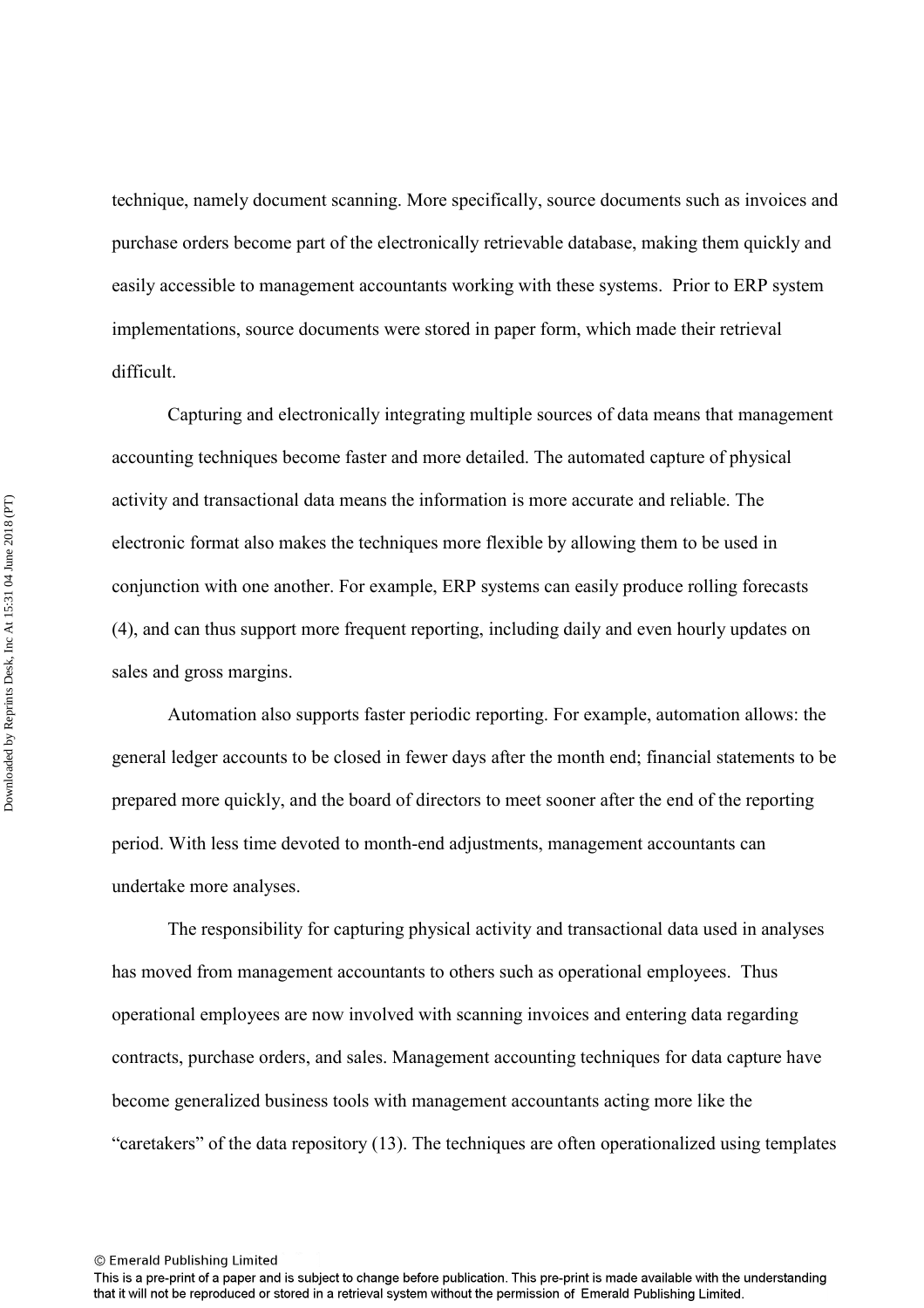that ensure that users other than management accountants capture the required data (14). No matter who captures it, all data are stored in relational databases for ease of retrieval. In this way, management accounting techniques are subsumed by the system and no longer independent of it. Often the techniques are compiled into dashboards for ease and effectiveness of use (19). An example provided by one respondent (17) was that the handling of purchase orders is no longer a management accounting activity; it is the responsibility of non-management accounting personnel.

**Changes to management accountant activities**. According to Spraakman et al. (2015), with the implementation of ERP systems, management accountants spend less time entering data and more time on analysis. For example, they no longer prepare accounts receivable, accounts payable, or purchase orders. These activities are delegated to other users (17). One respondent (1) commented that management accountants had switched from preparing journal entries to analyses. Given that data entry is now largely done electronically or by non-accounting staff, management accountants have more time to analyze that information and direct it to decision makers to whom it is most useful.

 Selected subsets of the massive amounts of data provided by ERP systems are exported to Excel, for one-off exploratory analysis, or to pre-formatted templates that automatically and regularly update certain information. More sophisticated ERP system users may rely on analytic systems such as Hyperion and Cognos to regularly extract and process data from their ERP database.

Notwithstanding the availability of supplementary analysis tools, all respondents from Spraakman et al. (2015) agreed that Excel continues to be the crucial analysis tool used by

This is a pre-print of a paper and is subject to change before publication. This pre-print is made available with the understanding that it will not be reproduced or stored in a retrieval system without the permission of Emerald Publishing Limited.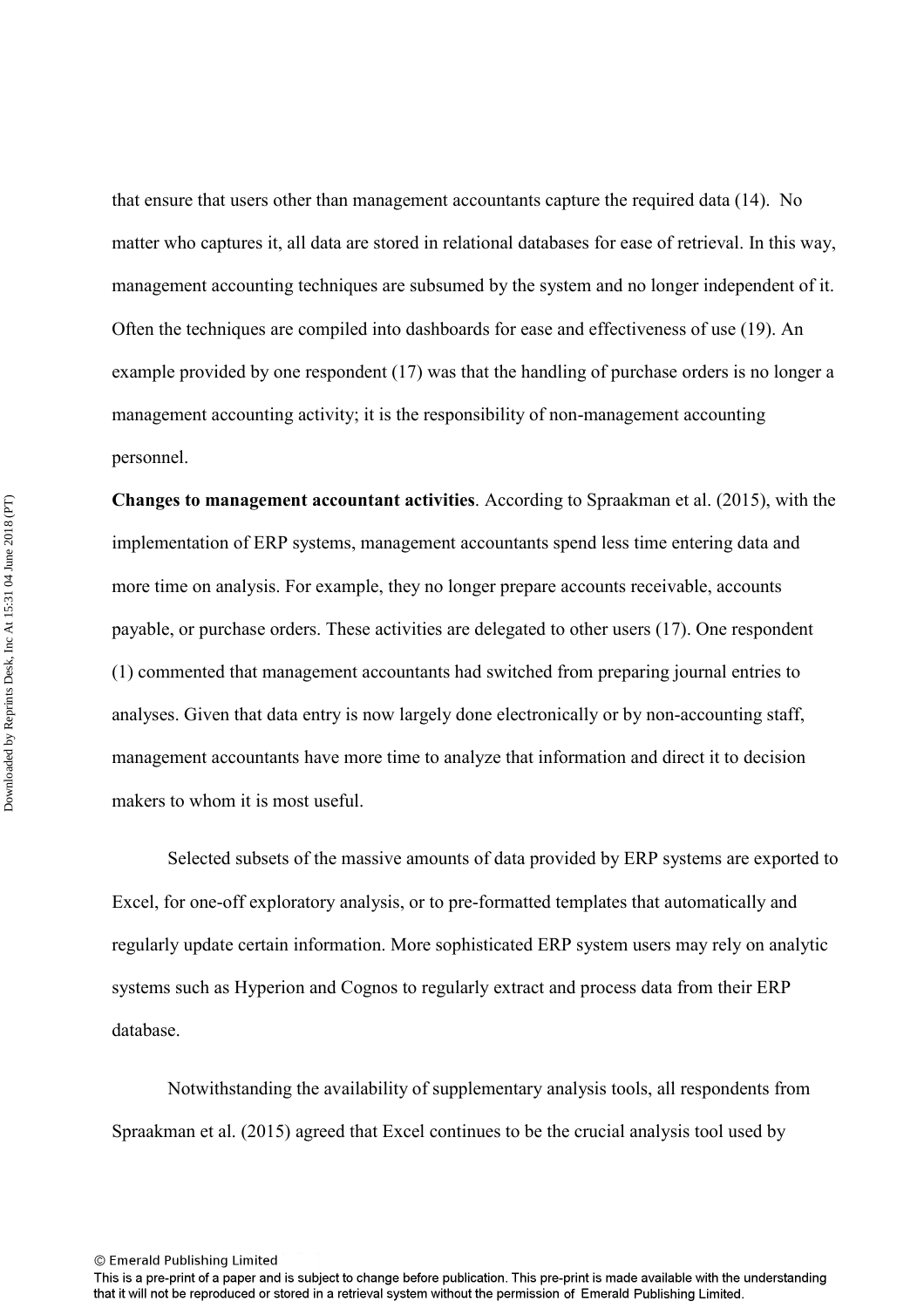management accountants to add value  $(18) -$ it is their "bread and butter". One respondent  $(3)$ reflected on the ad hoc analyses opportunities presented by ERPs, observing that there is more readily available data for export into Excel, where the data can be manipulated, before being sent on with a note stating, for example, "Hey I just noticed the sale you made yesterday has no margin. What is going on?"

 Management accountants now have quick and actionable access to unprecedented amounts of detailed data from which to produce useful information. This situation enables them to respond more quickly to management issues and to work with non-accounting units to add value.

**Changes to use of non-financial information**. The respondents to Spraakman et al. (2015) readily admitted that the focus of management accountants had shifted from financial information toward non-financial information. Typical comments include the following: "financial numbers are just saying what whereas the non-financial numbers actually tell you the why behind those numbers" (2), "non-financial information leads to more questions and understanding" (20), "all key drivers are non-financial" (6), and "non-financial information is necessary for understanding the changing nature of the business and market" (16). Spraakman et al. (2015) found, contrary to the reported literature but in agreement with Sanchez-Rodriguez and Spraakman (2012), that the availability of non-financial information increases after ERP implementations. However, where Sanchez-Rodriguez and Spraakman (2012, p. 409) found that ERP systems "generated more non-financial transactional data". Spraakman et al. (2015) found that management accountants actually used more non-financial information.

This is a pre-print of a paper and is subject to change before publication. This pre-print is made available with the understanding that it will not be reproduced or stored in a retrieval system without the permission of Emerald Publishing Limited.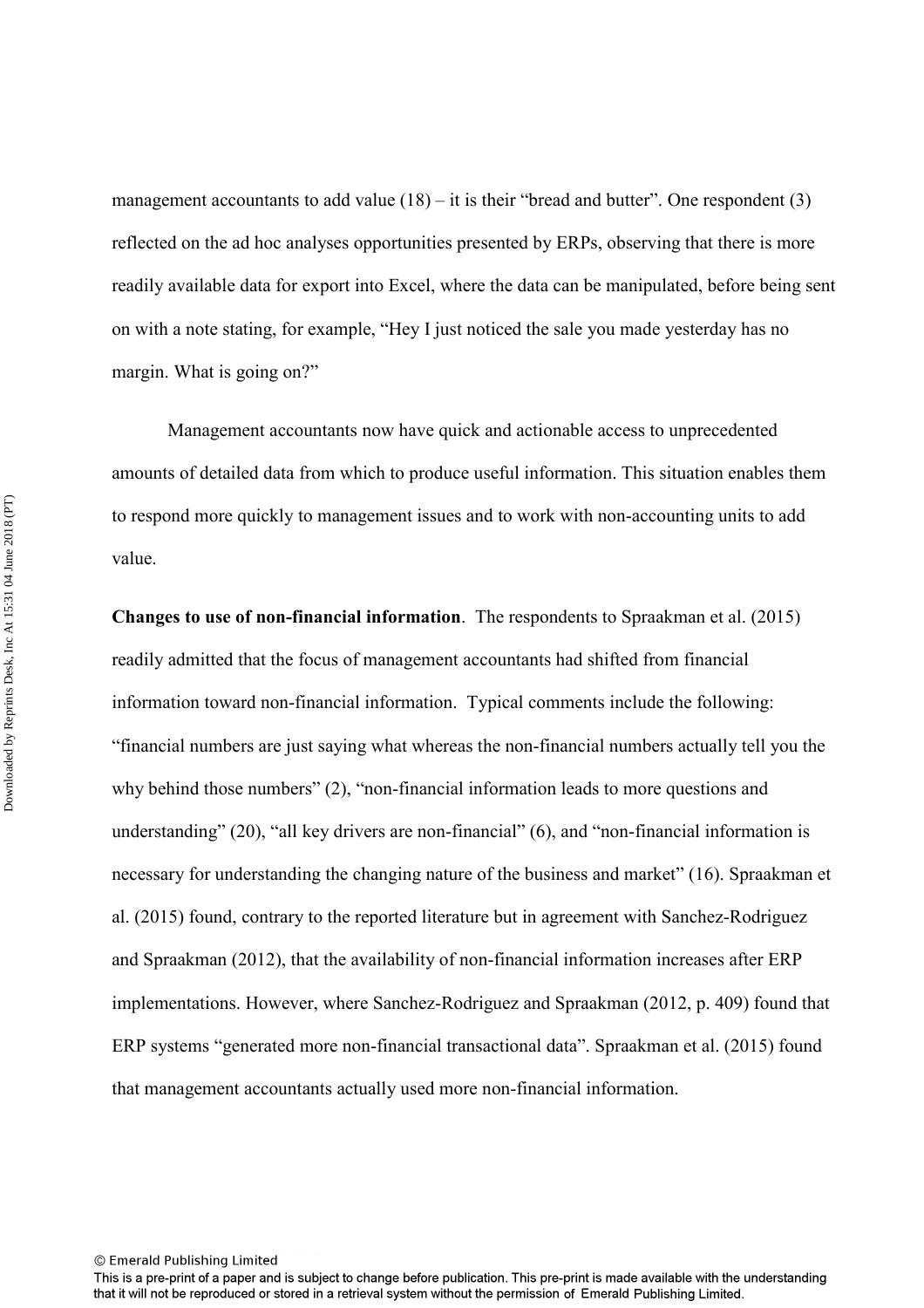#### **5. Discussion**

This paper considers how nudging influences the responses given to identical questions about the impact of ERP systems on management accounting. Spraakman et al. (2015) asked a comparable group of participants in comparable firms the same four questions found in Sanchez-Rodriguez and Spraakman (2012) and generated different responses. We argue the differences in response arise because the questions are nudged differently, with each study adding further insight regarding the impact that ERP systems have on management accounting. Sanchez-Rodriguez and Spraakman (2012) nudged the questions with a discussion of three flows found in ERP systems (Magal and Word, 2009), namely physical activities, transactions, and information. They discussed the role of ERP systems for transaction processing and for standardizing business activities in line with efficient and effective best practices. The four questions about the impact of ERPs on management accounting were introduced after participants considered the ERP systems as three flows. Consequently, respondents viewed the changes to management accounting more from the perspective of physical systems, transaction processing and information provision. Nudging the research from this perspective revealed that expanded chart of accounts is found in ERPs but overlooked how the details captured at the physical activity and transactional levels are being used to generate additional, particularly non-financial, information.

The Spraakman et al. (2015) study was based on a different nudge, namely the IT and ERP knowledge and skills needed by newly hired management accounting graduates. Consequently, responses provided by interviewees to the same four questions reflected their understanding of what management accountants do differently after implementing ERP systems.

This is a pre-print of a paper and is subject to change before publication. This pre-print is made available with the understanding that it will not be reproduced or stored in a retrieval system without the permission of Emerald Publishing Limited.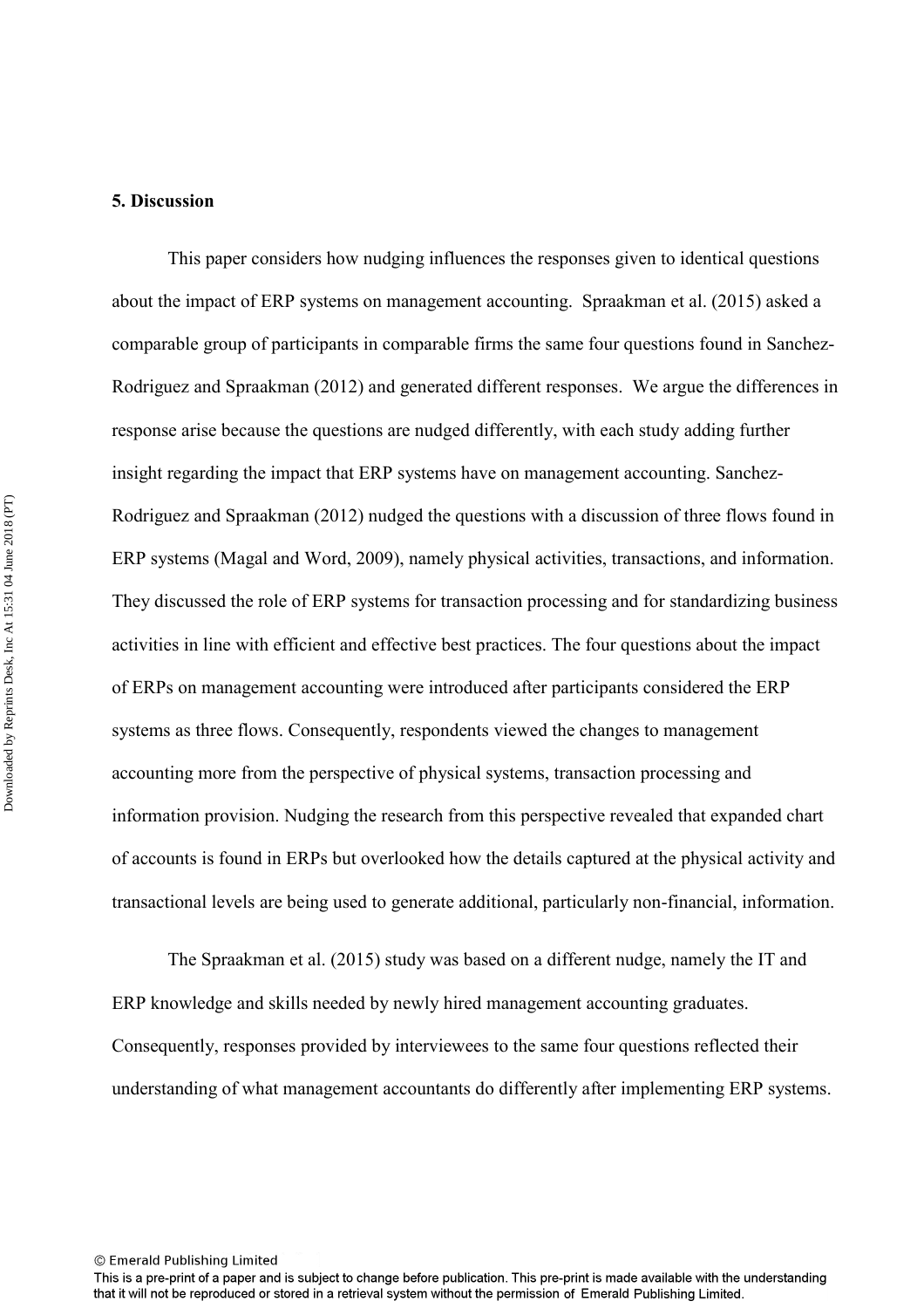Without considering nudging, one might expect similar responses from comparable groups asked the same questions. Our research reveals that nudging leads to responses which reflect different aspects of the phenomenon under investigation. Sanchez-Rodriguez and Spraakman (2012) structured their research to emphasize contributions garnered from a systems perspective while Spraakman et al. (2015) reflected a business analyses informed perspective. The differences in findings caused by different nudges are addressed below in more detail.<sup>5</sup>

**Performance measures.** Sanchez-Rodriguez and Spraakman (2012) perceived the impacts in terms of financial transaction processing. They found ERP systems are associated with more extensive and standardized charts of accounts which allow financial "performance measures to become more extensive, more detailed, and standardized" and more parts of the firm to be subjected to detailed measurement. The nudging revealed that more information was produced. In contrast, Spraakman et al. (2015) found that financial performance measures are augmented by non-financial measures covering both the processing of physical activities and transactions. To access the non-financial measures, management accountants could drill down from financial numbers to physical activity and transactional data. This type of analysis revealed the drivers of financial performance thus facilitating decision making. This focus on the knowledge and skills of newly graduated management accountants nudged participants to think about types of information that was being used to do their jobs.

**Management accounting techniques.** Sanchez-Rodriguez and Spraakman (2012) found the only new technique was the expansion of the chart of accounts, which was highly significant for the context examined. Spraakman et al. (2015) revealed that the major change to management

© Emerald Publishing Limited

 $<sup>5</sup>$  See the Appendix for the differences in more detail.</sup>

This is a pre-print of a paper and is subject to change before publication. This pre-print is made available with the understanding that it will not be reproduced or stored in a retrieval system without the permission of Emerald Publishing Limited.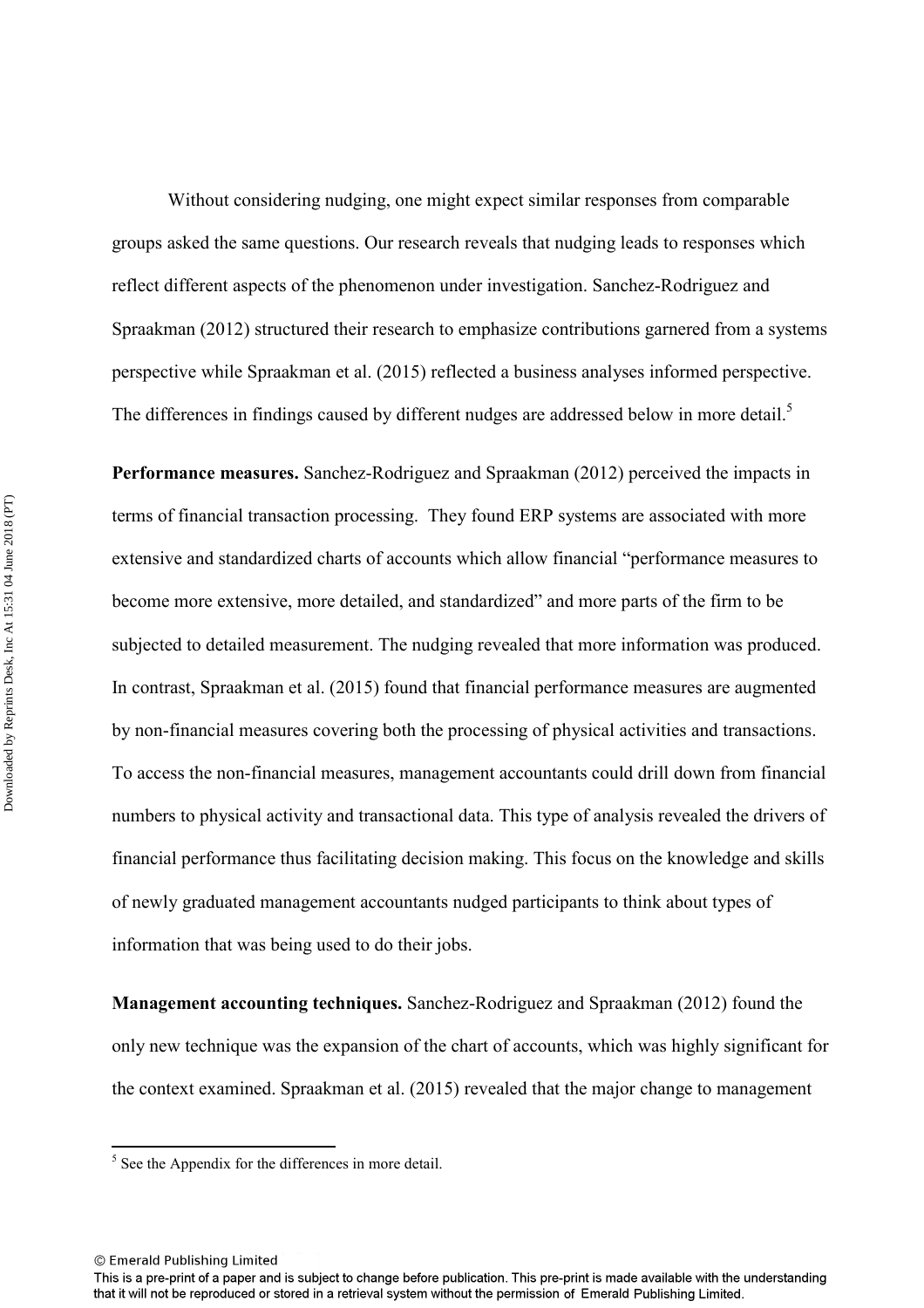accounting techniques was the addition of drill down functionality to link financial figures to physical activity and transactional information and the scanning of source documents such as invoices and purchase orders into the database to extend the data available for drill down analysis.

**Management accountant activities.** Sanchez-Rodriguez and Spraakman (2012) discovered that the extended chart of accounts in ERP systems enabled more detailed analyses by management accountants, allowing them to generate more nuanced financial information. Spraakmman et al. (2015) identified the IT skills management accountants require to analyze the data in ERP systems. Excel is the basic analysis tool utilized by management accountants to conduct ad-hoc and one-off exploratory analyses, and to create templates that can be automatically populated with routine data extracted from the ERP database. Sophisticated analytic systems such as Hyperion and Cognos may also be used to generate routinely reported information.

**Use of non-financial information.** Sanchez-Rodriguez and Spraakman (2012) found ERP systems produce more non-financial information because of the expanded chart of accounts. Spraakman et al. (2015) reached the same conclusion but also found that the drill down functionality of ERP systems led management accountants to use more non-financial information to understand the changing nature of the business.

#### **6. Concluding Comments**

Our research considered the impact of alternative nudging on the findings developed from two independent qualitative research studies and makes two contributions. The first

This is a pre-print of a paper and is subject to change before publication. This pre-print is made available with the understanding that it will not be reproduced or stored in a retrieval system without the permission of Emerald Publishing Limited.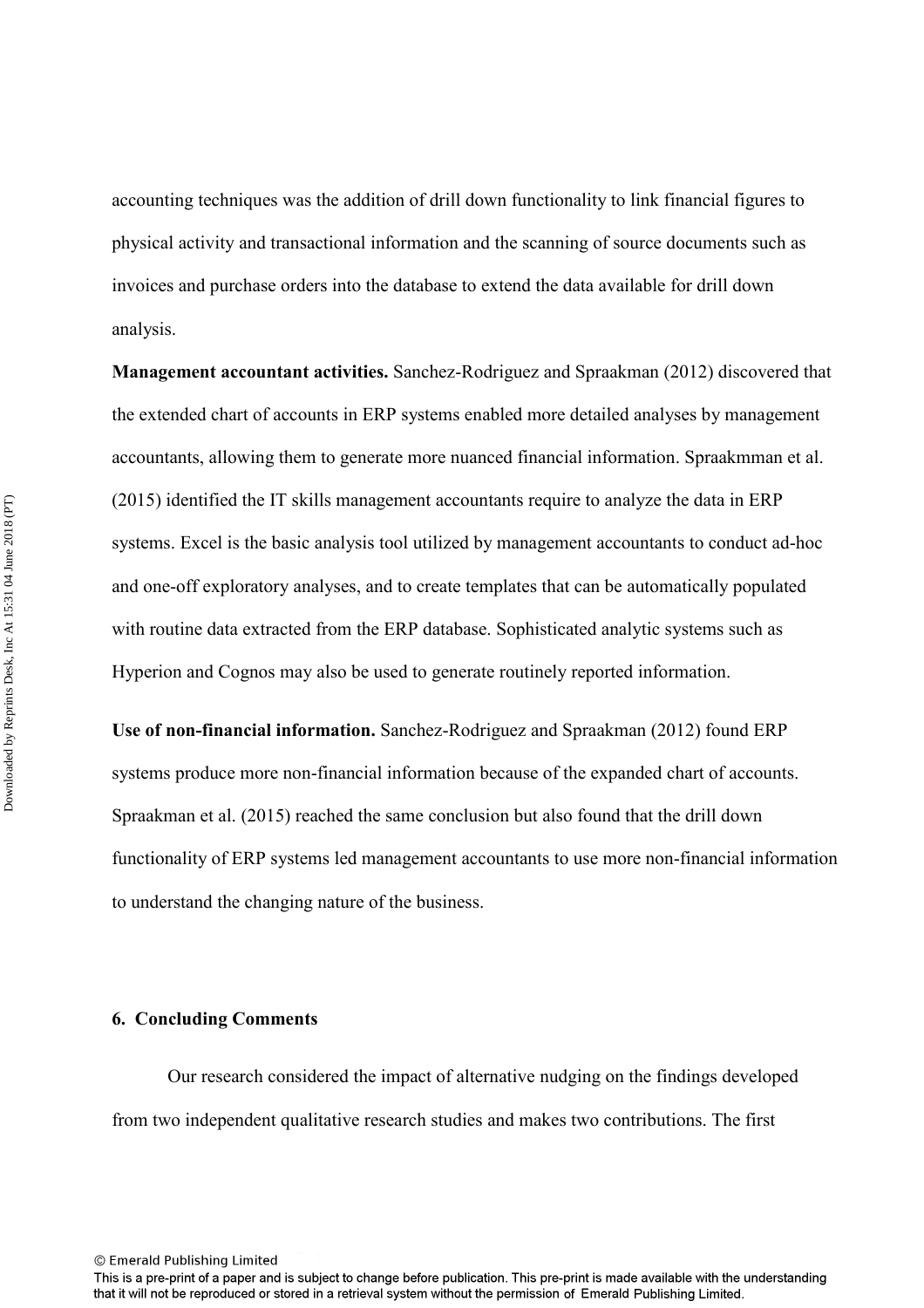contribution is demonstrating how nudging is important in qualitative research and should not be neglected. This is because nudging affects how respondents interpret the questions asked of them and produces a bounded understanding of the phenomenon under investigation. The use of different nudges helps to build a more multi-dimensional understanding of complex and amorphous phenomena such as the impact of ERP systems on management accounting. This paper reveals how nudging influences respondent perceptions about the impact of ERP systems on management accounting. We showed in Exhibit 1, the conceptual framework for using the preamble for nudging with qualitative research.

This research considers the different responses produced by two studies involving similar respondents asked the same set of questions about the effects of ERP systems on management accounting. The initial study, Sanchez-Rodriguez and Spraakman's (2012), adopted a systems perspective focused on the physical activity, transactional, and information impacts of ERP systems. Spraakman et al. (2015) adopt a business analysis perspective oriented to the IT and ERP knowledge and skills required of newly hired management accounting graduates. More specifically, the systems perspective considered what the ERP systems can do for management accountants while the business analysis perspective considered how ERP systems are used by management accountants. The perspective notwithstanding, the two sets of respondents were asked to consider the impact of ERP systems on management accounting. The different nudges provide alternate but reconcilable views of these impacts. For example, Sanchez-Rodriguez and Spraakman (2012) detected the extended chart of accounts while Spraakman et al. (2015) revealed management accountants' use of the drill down facility to link financial information to activity and transactional information. Taken together, the two studies, informed by two nudges,

This is a pre-print of a paper and is subject to change before publication. This pre-print is made available with the understanding that it will not be reproduced or stored in a retrieval system without the permission of Emerald Publishing Limited.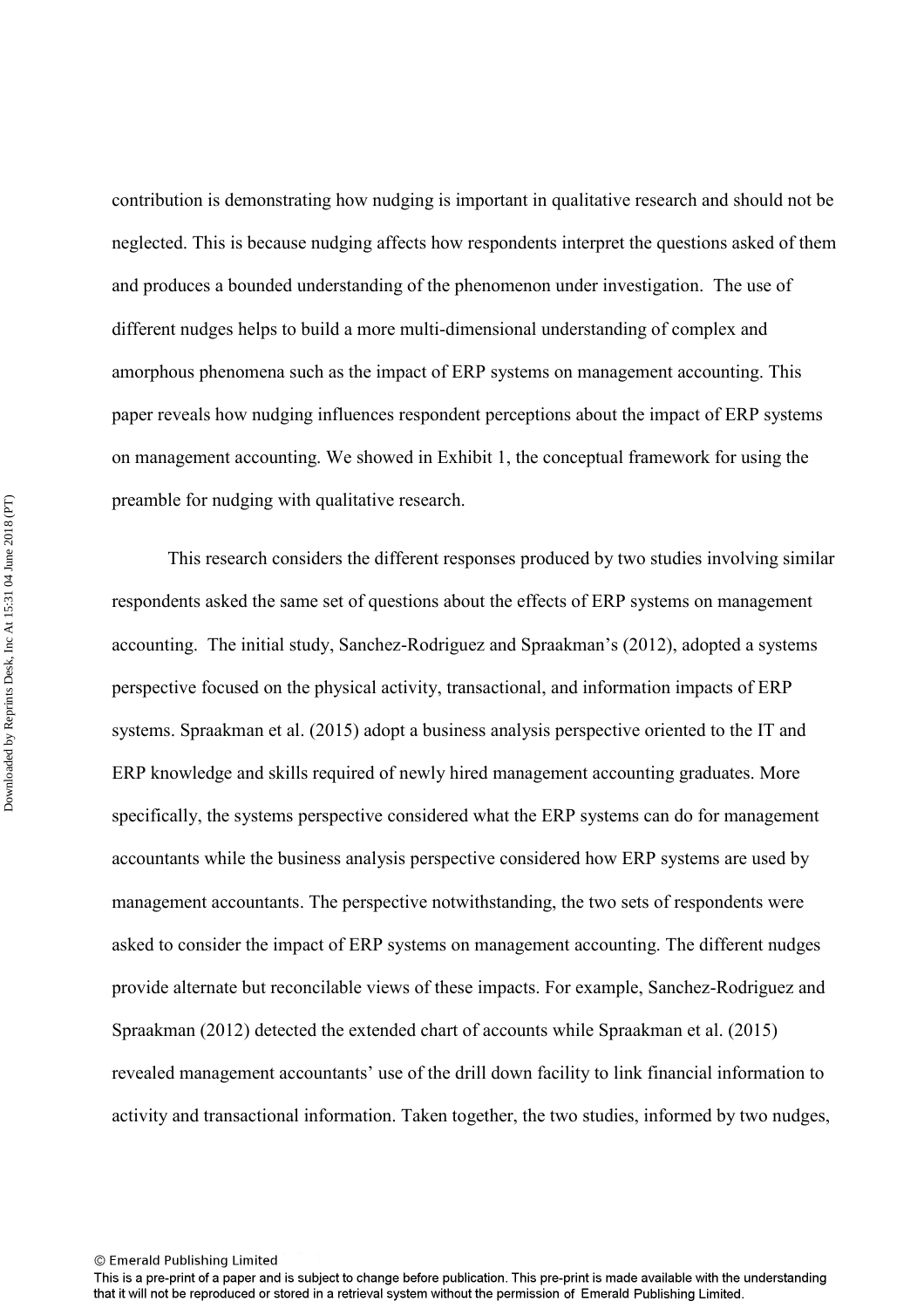provide a richer and fuller understanding of the use of ERP systems in practice than would be possible using only one perspective.

The second contribution this research makes to the literature is through an augmented understanding of the impact of ERP systems on management accounting. More specifically, the business analysis perspective reveals that ERP systems: increase the timeliness of information by allowing quicker period end adjustments or closings; provide the capacity to drill-down from financial numbers to non-financial information and support more granular and non-financial explanations of performance including insights into the drivers of the financial figures. Thus, this research helps us understand how ERP systems enhance performance measures and management accounting techniques which can improve the information used for decision making. As the information provided by management accountants improves decision making there will be increased demand for management accounting analyses.

Future research could develop our understanding of the impact of ERP systems on management accounting by classifying the existing research according to the nudge or perspective adopted. The result would be an etic perspective that would allow reconciliation of existing, and perhaps identification of missing, perspectives. Another research topic could be the assessment of the self-fulfilling prophecy inherent with perspectives. This could be achieved by combining -Thaler and Sunstein's (2009) nudging with the literature on framing (Dewulf et al. 2009) to better understand how different perspectives can influence qualitative research design.

This is a pre-print of a paper and is subject to change before publication. This pre-print is made available with the understanding that it will not be reproduced or stored in a retrieval system without the permission of Emerald Publishing Limited.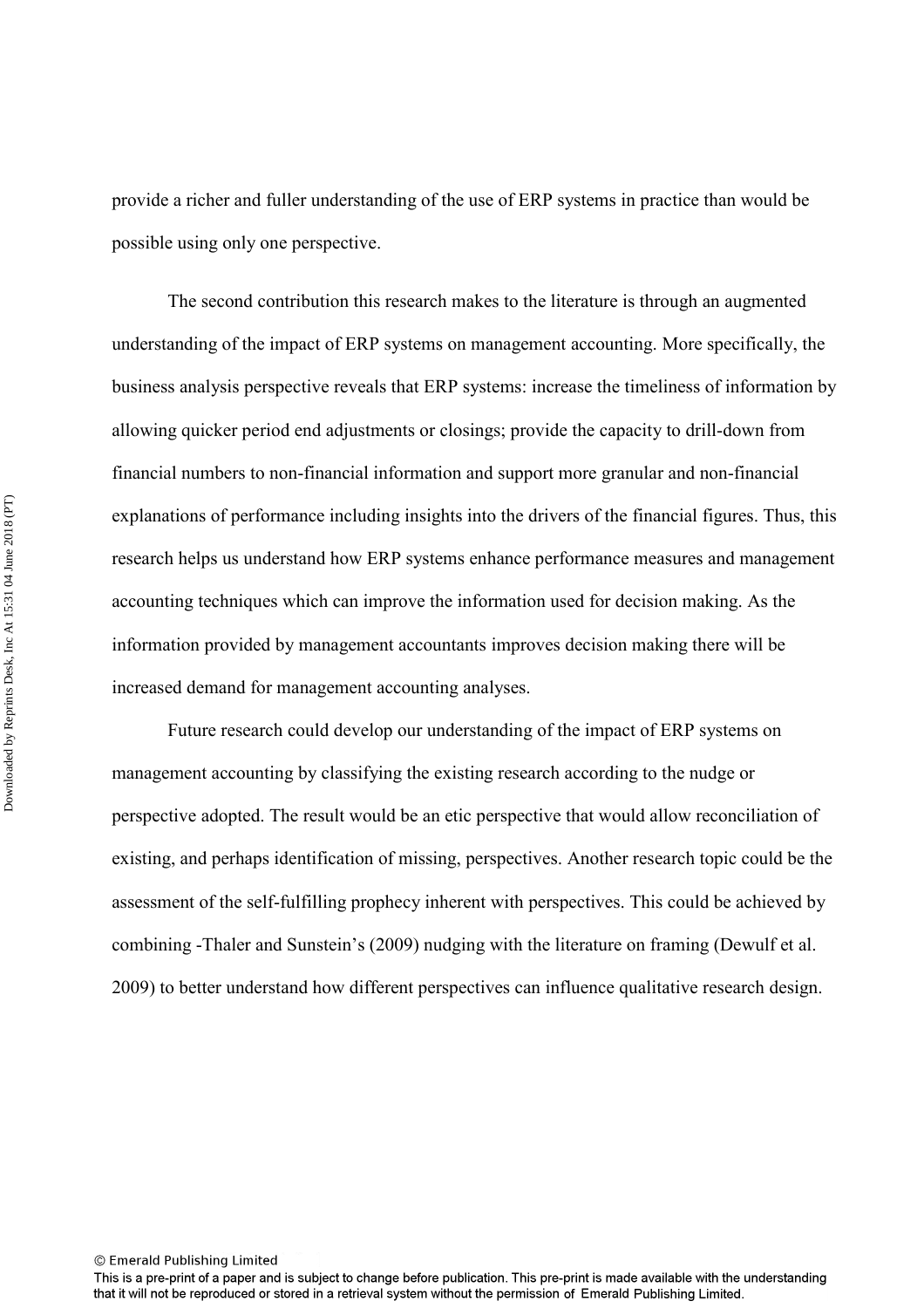#### **REFERENCES**

- Ahrens, T. and Dent, J.F. (1998), "Accounting and organizations: Realizing the richness of field research," *Journal of Management Accounting Research,* Vol. 10, pp. 1-39.
- Chapman, C. S. (2005), "Not because they are new: Developing the contribution of enterprise resource planning systems to management control research," *[Accounting, Organizations &](https://www.emeraldinsight.com/action/showLinks?doi=10.1108%2FJAOC-06-2016-0038&crossref=10.1016%2Fj.aos.2005.02.002&citationId=p_2)  [Society](https://www.emeraldinsight.com/action/showLinks?doi=10.1108%2FJAOC-06-2016-0038&crossref=10.1016%2Fj.aos.2005.02.002&citationId=p_2)*, Vol. 30 No. 6, pp. 685-689.
- Chapman, C. S. (2009), "Information system integration, enabling control and performance," *[Accounting, Organizations & Society](https://www.emeraldinsight.com/action/showLinks?doi=10.1108%2FJAOC-06-2016-0038&crossref=10.1016%2Fj.aos.2008.07.003&isi=000263389600001&citationId=p_3)*, Vol. 34 No. 2, pp. 151-169.
- Dewulf, A., Gray, B., Putnam, L., Lewicki, R., Aarts, N., Bouwen, R., & van Woerkum, C. (2009). "Disentangling approaches to framing in conflict and negotiation research: A meta paradigmatic perspective." *[Human Relations](https://www.emeraldinsight.com/action/showLinks?doi=10.1108%2FJAOC-06-2016-0038&crossref=10.1177%2F0018726708100356&isi=000262951000001&citationId=p_4)*, Vol. 62 (2), pp. 155-193.
- Eisenhardt, K.M. (1989), "Building theories from case study research", *[Academy of Management](https://www.emeraldinsight.com/action/showLinks?doi=10.1108%2FJAOC-06-2016-0038&crossref=10.5465%2Famr.1989.4308385&isi=A1989AV14400005&citationId=p_5) [Review](https://www.emeraldinsight.com/action/showLinks?doi=10.1108%2FJAOC-06-2016-0038&crossref=10.5465%2Famr.1989.4308385&isi=A1989AV14400005&citationId=p_5)*, Vol. 14 No. 4, pp. 532-550.
- Fiss, P.C., and Zajac, E.J. (2006), "The symbolic management of strategic change: Sensemaking via framing and decoupling," *[Academy of Management Journal](https://www.emeraldinsight.com/action/showLinks?doi=10.1108%2FJAOC-06-2016-0038&crossref=10.5465%2FAMJ.2006.23478255&citationId=p_6),* Vol.9 No.6, pp. 1173-1193.
- Granlund, M. (2011), "Extending AIS research to management accounting and control issues: a research note", *[International Journal of Accounting Information Systems](https://www.emeraldinsight.com/action/showLinks?doi=10.1108%2FJAOC-06-2016-0038&crossref=10.1016%2Fj.accinf.2010.11.001&citationId=p_7),* Vol. 12 No. 1, pp. 3-19.
- Granlund, M. and Malmi, T. (2002), "Moderate impact of ERPS on management accounting: a lag or permanent outcome?", Management *[Accounting Research](https://www.emeraldinsight.com/action/showLinks?doi=10.1108%2FJAOC-06-2016-0038&crossref=10.1006%2Fmare.2002.0189&citationId=p_8)*, Vol. 13 No. 3, pp. 299- 321.
- Hakkinen, L. and Hilmola, O.-P. (2008), "Life after ERP implementation", *[Journal of Enterprise](https://www.emeraldinsight.com/action/showLinks?doi=10.1108%2FJAOC-06-2016-0038&system=10.1108%2F17410390810866646&citationId=p_9) [Information Management](https://www.emeraldinsight.com/action/showLinks?doi=10.1108%2FJAOC-06-2016-0038&system=10.1108%2F17410390810866646&citationId=p_9)*, Vol. 21 No. 3, pp. 285-309.
- Hunt, S.A., Benford, R.D., and Snow, D.A. (1994), "Identity fields: Framing processes and the social construction of movement identities." In E. Larana, H. Johnston, and J.R. Gusfield (Eds.), *New Social Movements: From Ideology to Identity:*185-208. Philadelphia: Temple University Press.
- Keating, P. (1995), "A framework for classifying and evaluating the theoretical contributions of case research in management accounting", Journal *of Management Accounting Research,*  Vol. 7, Fall, pp. 66-86.

Kahneman, D. (2011), *Thinking, Fast and Slow,* Toronto: Anchor.

This is a pre-print of a paper and is subject to change before publication. This pre-print is made available with the understanding that it will not be reproduced or stored in a retrieval system without the permission of Emerald Publishing Limited.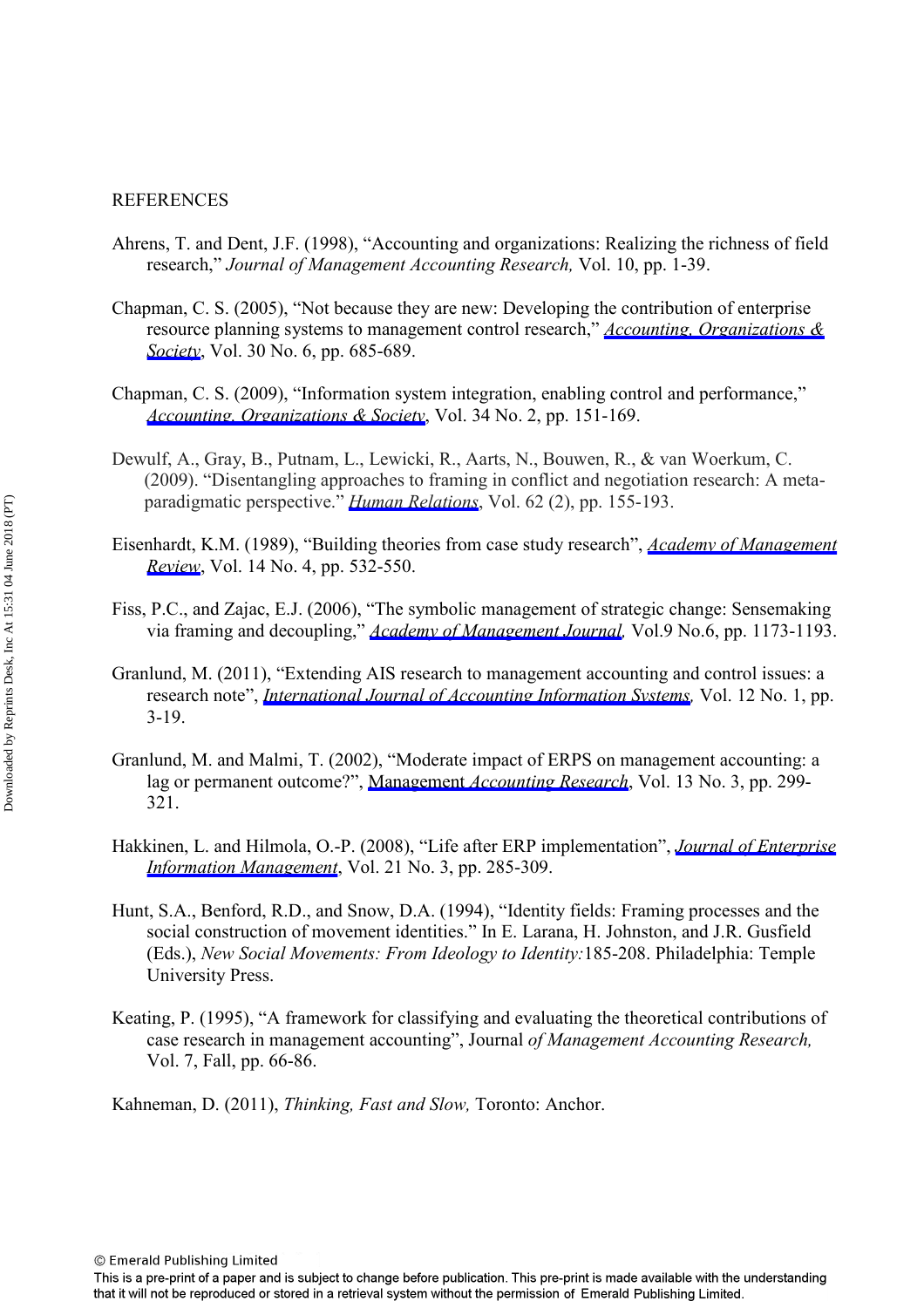- Lillis, A.M., and Mundy, J. (2005), "Cross-sectional field studies in management accounting research – Closing the gaps between surveys and case studies", *[Journal of Management](https://www.emeraldinsight.com/action/showLinks?doi=10.1108%2FJAOC-06-2016-0038&crossref=10.2308%2Fjmar.2005.17.1.119&citationId=p_12) [Accounting Research](https://www.emeraldinsight.com/action/showLinks?doi=10.1108%2FJAOC-06-2016-0038&crossref=10.2308%2Fjmar.2005.17.1.119&citationId=p_12)*, Vol. 17, pp. 119-141.
- Lipe, M.G. (1993), "Analyzing the variance investigation decision: The effects of outcomes, mental accounting, and framing", *[The Accounting Review,](https://www.emeraldinsight.com/action/showLinks?doi=10.1108%2FJAOC-06-2016-0038&isi=A1993MH02100003&citationId=p_13)* Vol. 68 No. 4, pp. 748-764.
- Lodh, S.C. and Gaffikin, M.J.R. (2003), "Implementation of an integrated accounting and cost management system using the SAP system: a field system", *[European Accounting Review](https://www.emeraldinsight.com/action/showLinks?doi=10.1108%2FJAOC-06-2016-0038&crossref=10.1080%2F0963818031000087899&citationId=p_14)*, Vol. 12 No. 1, pp. 85-121.
- Lukka, K. (2005), "Approaches to case research in management accounting: the nature of empirical intervention and theory linkage", in Jonsson, S. and Mouritsen, J. (Eds.), *Accounting in Scandinavia – The Northern Lights,* Liber& Copenhagen Business School Press, Malmo, pp. 375-399.
- Magal, S. R. and Word, J. (2009), *Essentials of Business Processes and Information Systems,* John Wiley and Sons, Hoboken, NJ.
- Malina, M.A. and Selto, F.H. (2015) "Behavioural-economic nudges and performance measurement models, *[Journal of Management Accounting Research](https://www.emeraldinsight.com/action/showLinks?doi=10.1108%2FJAOC-06-2016-0038&crossref=10.2308%2Fjmar-50821&isi=000374337300002&citationId=p_17)*, Vol. 27 No. 1, pp. 27- 45.
- McCaslin, M.L. and Scott, K.W. (2003), "The five-question method for framing a qualitative research study", *The Qualitative Report*, Vol. 8 No. 3, pp. 447-461.
- Norreklit, H. (2003), "The balanced scoreboard: what is the score? A rhetorical analysis of the balanced scorecard", *[Accounting, Organizations & Society](https://www.emeraldinsight.com/action/showLinks?doi=10.1108%2FJAOC-06-2016-0038&crossref=10.1016%2FS0361-3682%2802%2900097-1&isi=000184480500004&citationId=p_19)*, Vol. 28 No. 6, pp. 591-619.
- Parker, L.D. (2012), "Qualitative management accounting research: Assessing deliverables and relevance", *[Critical Perspectives on Accounting](https://www.emeraldinsight.com/action/showLinks?doi=10.1108%2FJAOC-06-2016-0038&crossref=10.1016%2Fj.cpa.2011.06.002&citationId=p_20)*, Vol. 23 No. 1, pp. 54-70.
- Quattrone, P. and Hopper, T. (2005), "A 'time-space odyssey': management control systems in two multinational organizations", *[Accounting, Organizations & Society](https://www.emeraldinsight.com/action/showLinks?doi=10.1108%2FJAOC-06-2016-0038&crossref=10.1016%2Fj.aos.2003.10.006&isi=000231833400008&citationId=p_21)*, Vol. 30 No. 7/8, pp. 735-64.
- Richardson, A. J. (2017). The discovery of cumulative knowledge: Strategies for designing and communicating qualitative research. *Accounting, Auditing and Accountability Journal*. http://scholar.uwindsor.ca/odettepub/126
- Rikhardsson, P. and Kraemmergaard, P. (2006), "Identifying the impacts of enterprise system implementations and use: examples from Denmark", *[International Journal of Accounting](https://www.emeraldinsight.com/action/showLinks?doi=10.1108%2FJAOC-06-2016-0038&crossref=10.1016%2Fj.accinf.2005.12.001&citationId=p_23) [Information Systems,](https://www.emeraldinsight.com/action/showLinks?doi=10.1108%2FJAOC-06-2016-0038&crossref=10.1016%2Fj.accinf.2005.12.001&citationId=p_23)* Vol. 7 No. 1, pp. 36-49.

Sanchez-Rodriguez, C. and Spraakman, G. (2012), "ERP systems and management accounting: a

This is a pre-print of a paper and is subject to change before publication. This pre-print is made available with the understanding that it will not be reproduced or stored in a retrieval system without the permission of Emerald Publishing Limited.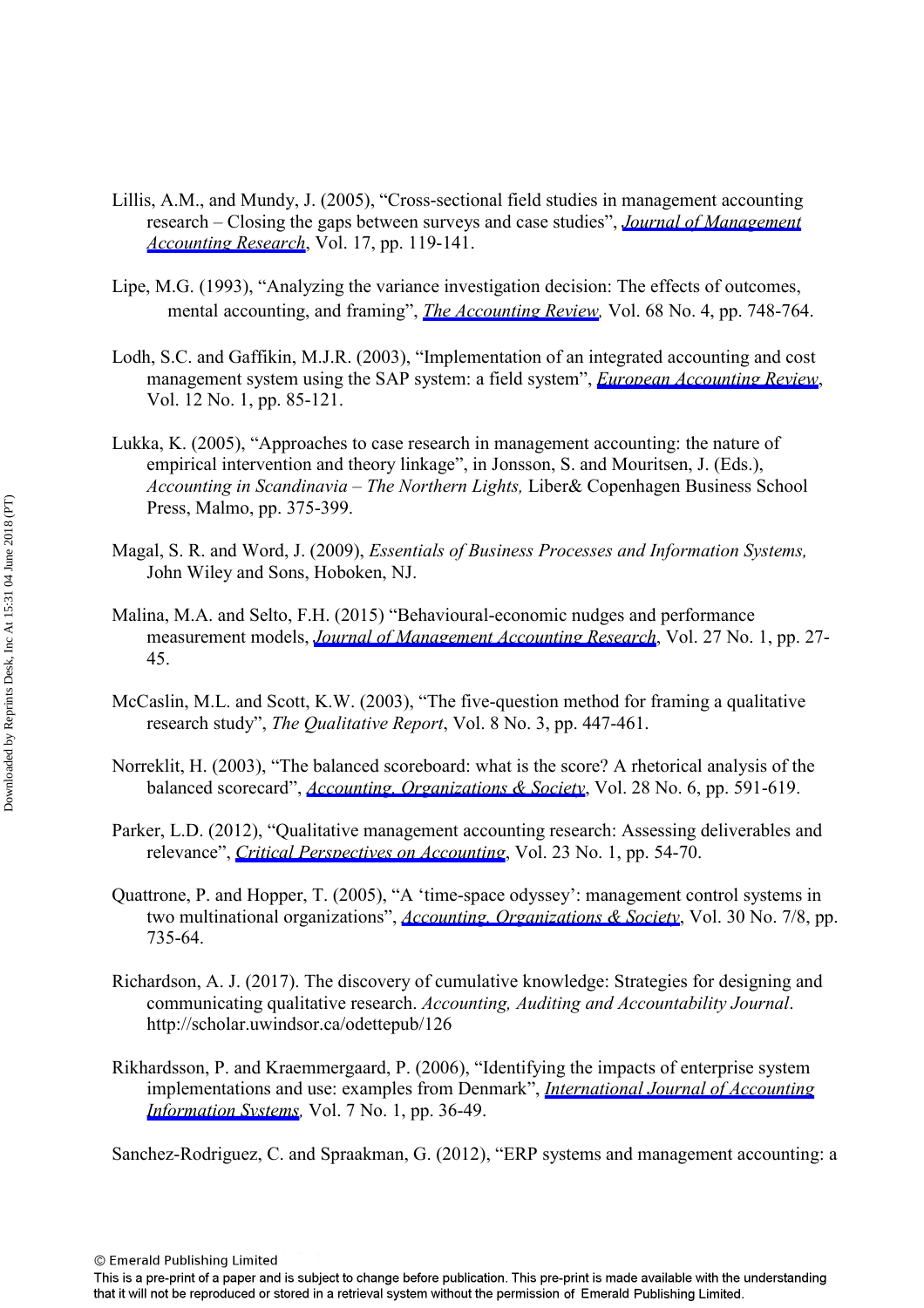multiple case study", *[Qualitative Research in Accounting and Management](https://www.emeraldinsight.com/action/showLinks?doi=10.1108%2FJAOC-06-2016-0038&system=10.1108%2F11766091211282689&citationId=p_24)*, Vol. 9 No. 4, pp. 398-414.

- Scapens, R.W. and Jazayeri, M. (2003), "ERP systems and management accounting change: opportunities or impact? A research note", *[European Accounting Review](https://www.emeraldinsight.com/action/showLinks?doi=10.1108%2FJAOC-06-2016-0038&crossref=10.1080%2F0963818031000087907&citationId=p_25)*, Vol. 12 No. 1, pp. 201-233.
- Snow, D.A., Rochford, E.B., Worden, S.K. and Benford, R.D. (1986), "Frame alignment processes, micromobilization, and movement participation", *[American Sociological Review](https://www.emeraldinsight.com/action/showLinks?doi=10.1108%2FJAOC-06-2016-0038&crossref=10.2307%2F2095581&isi=A1986D770100002&citationId=p_26),*  Vol. 51 No. 4, pp. 464-481.
- Spathis, C. and Constantinides, S. (2004), "Enterprise resource planning systems' impact on accounting processes", *[Business Process Management Journal](https://www.emeraldinsight.com/action/showLinks?doi=10.1108%2FJAOC-06-2016-0038&system=10.1108%2F14637150410530280&citationId=p_27)*, Vol. 10 No. 2, pp. 234-48.
- Spraakman, G., O'Grady, W., Askarany, D. and Akroyd, C. (2015), "Employers' perceptions of information technology competency requirements for management accounting graduates", *[Accounting Education: An International Journal,](https://www.emeraldinsight.com/action/showLinks?doi=10.1108%2FJAOC-06-2016-0038&crossref=10.1080%2F09639284.2015.1089177&isi=000364196300003&citationId=p_28)* Vol. 24 No. 5, pp. 403-422.
- Stake, R. (1995), *The Art of Case Study Research,* Thousand Oaks, CA: Sage.

Thaler, R.H. (2015), *Misbehaving: The Making of Behavioral Economics,* NewYork: Norton.

Thaler, R.H. and Sunstein, C.R. (2009), *Nudge: Improving Decisions about Health, Wealth, and Happiness,* Revised Edition, London: Penguin.

<sup>©</sup> Emerald Publishing Limited

This is a pre-print of a paper and is subject to change before publication. This pre-print is made available with the understanding that it will not be reproduced or stored in a retrieval system without the permission of Emerald Publishing Limited.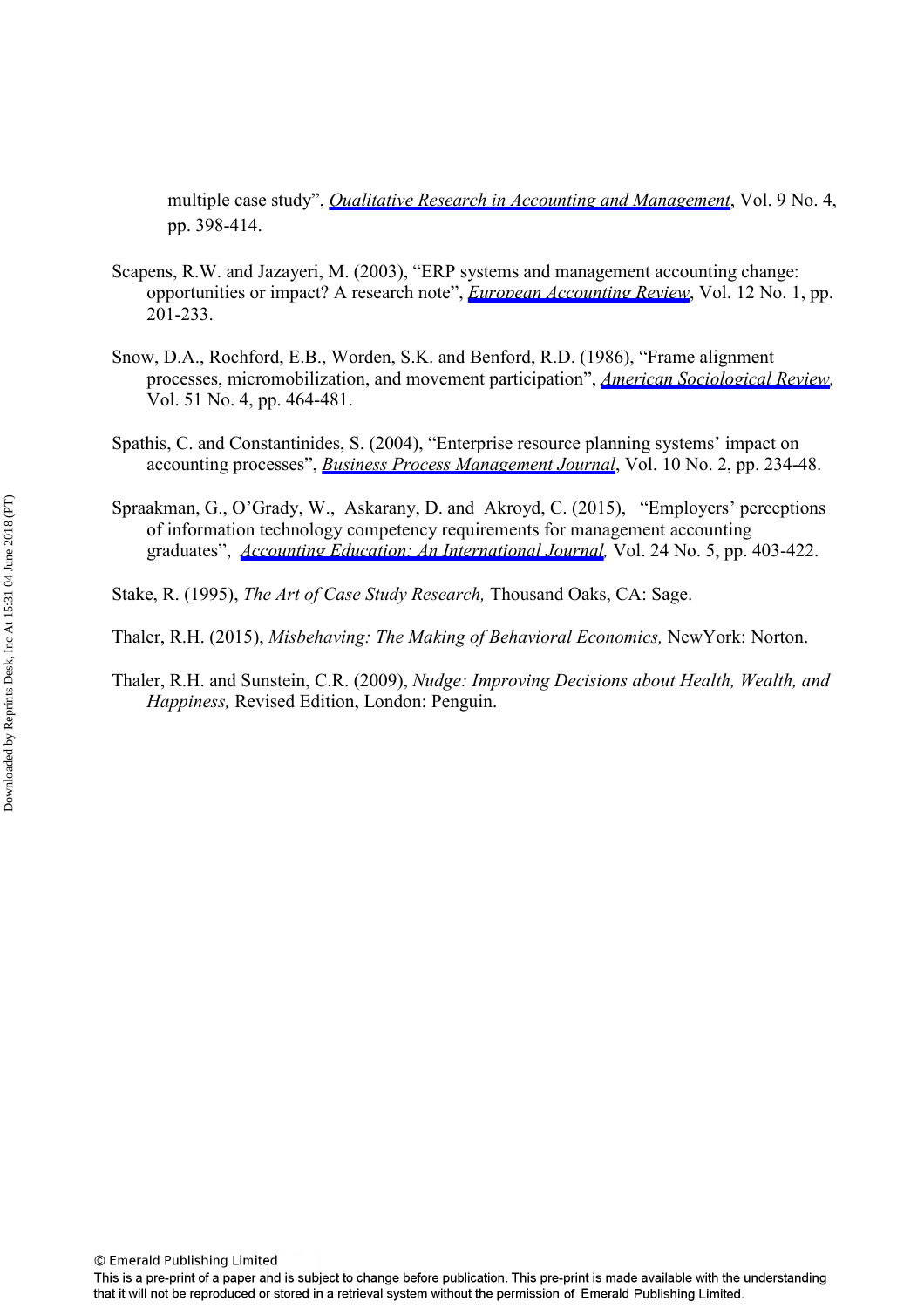



Note, A and B must be significantly different, and thus responses: 1 (A) and 1 (B) are significantly different,  $2(A)$  and  $2(B)$  are significantly different, and  $10(A)$  and  $10(B)$  are significantly different.

<sup>©</sup> Emerald Publishing Limited

This is a pre-print of a paper and is subject to change before publication. This pre-print is made available with the understanding that it will not be reproduced or stored in a retrieval system without the permission of Emerald Publishing Limited.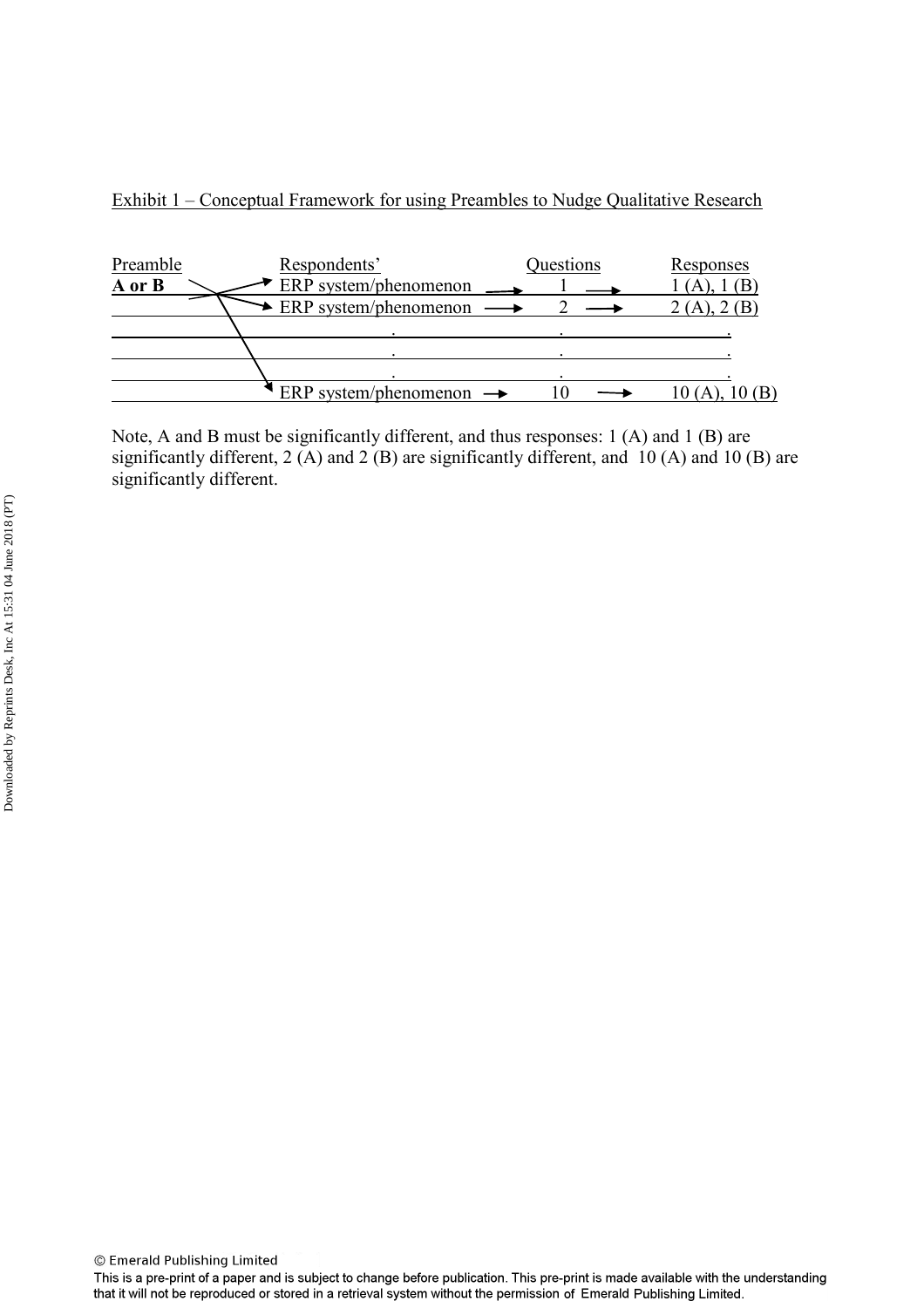| Spraakman et al. (2015)                                                                                                                                                                                                                                                                                                                                                                                                                                                                                                                                                                                                                                                                                                                                                                                                                                                             |
|-------------------------------------------------------------------------------------------------------------------------------------------------------------------------------------------------------------------------------------------------------------------------------------------------------------------------------------------------------------------------------------------------------------------------------------------------------------------------------------------------------------------------------------------------------------------------------------------------------------------------------------------------------------------------------------------------------------------------------------------------------------------------------------------------------------------------------------------------------------------------------------|
| Changes to performance measures.<br>The respondents in discussing performance<br>measures often started with the pre-ERP condition<br>where performance measures tended to be financial<br>and significantly restricted to financial budget<br>comparisons. Although these financial performance<br>measures were not eliminated, they have been<br>augmented by physical activity and transactional<br>performance measures.<br>Respondents noted that access to these ERP-<br>based performance measures came from drilling<br>down from financial numbers to physical activities<br>and transactional data. The drill down functionality,<br>very rare prior to ERP systems, increased the<br>insightfulness of performance measures. It was<br>actually the drill down to drivers of financial<br>performance that improved understanding and<br>enabled appropriate decisions. |
| Changes to management accounting techniques.<br>The respondents all agreed that the major change<br>to management accounting techniques was the<br>addition of the drill down functionality. This<br>capacity inherent with ERP systems allowed<br>financial numbers to be understood in terms of<br>physical activities and transactional information.<br>This drill down technique also allowed the analysis<br>to go to scanned source documents such as invoices<br>and purchase orders.                                                                                                                                                                                                                                                                                                                                                                                        |
| Changes to management accountant activities.<br>Drawing upon the massive data provided by ERP<br>systems, Excel can be used for one-off exploratory<br>analysis as well as for creating templates to<br>automatically extract regularly used information.<br>With sophisticated ERP systems, analytic<br>systems such as Hyperion and Cognos are used<br>by management accountants to extract regularly<br>required information from the ERP data.<br>Nevertheless, all respondents agreed that Excel<br>continued to be a crucial analysis tool for<br>management accountants to add value.                                                                                                                                                                                                                                                                                        |
|                                                                                                                                                                                                                                                                                                                                                                                                                                                                                                                                                                                                                                                                                                                                                                                                                                                                                     |

This is a pre-print of a paper and is subject to change before publication. This pre-print is made available with the understanding<br>that it will not be reproduced or stored in a retrieval system without the permission of E